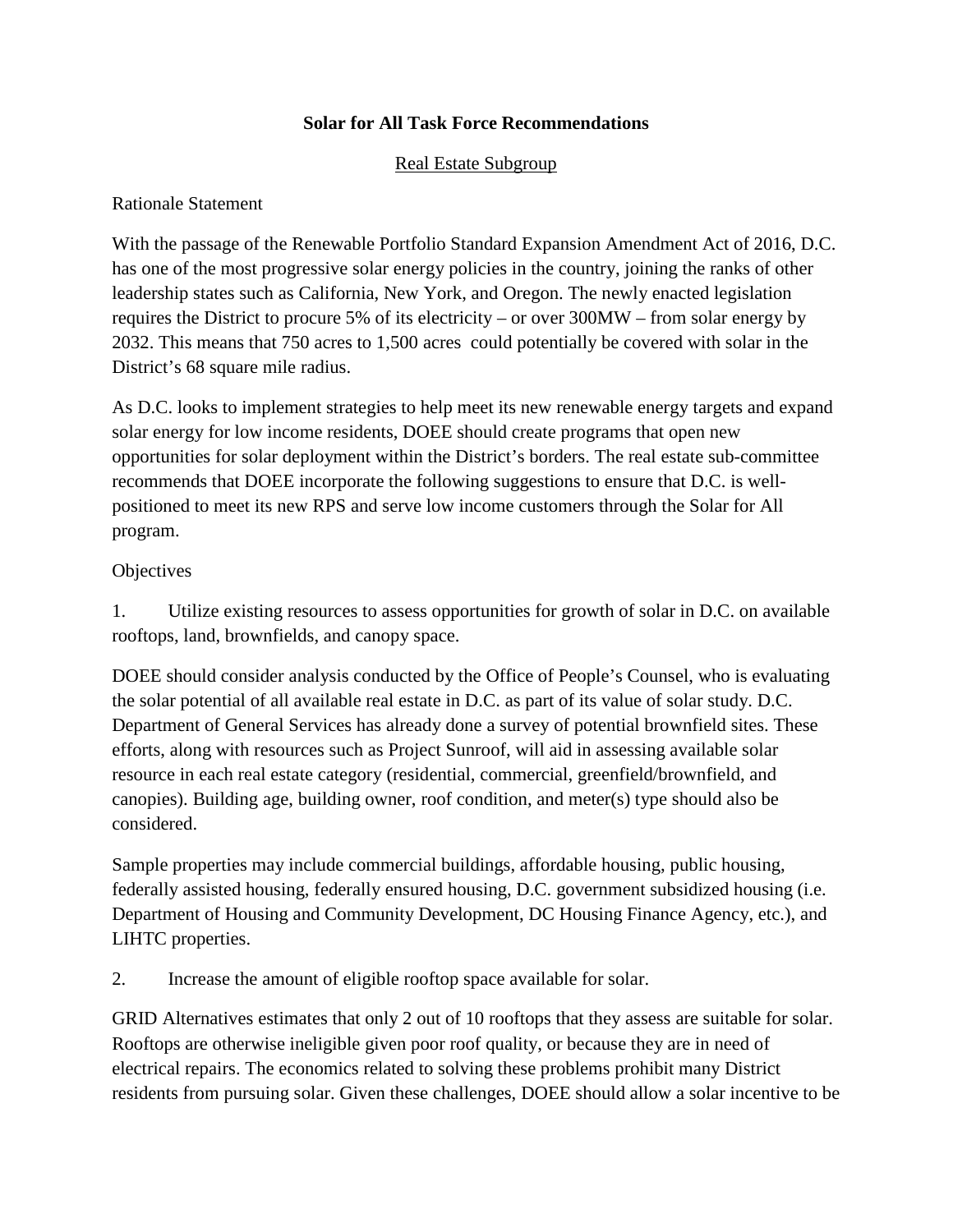used toward common roof repairs or electrical repairs to increase the number of eligible rooftops for solar. DOEE should look to San Francisco Solar Roof Retrofit Program as a best practice.

Solar development on commercial buildings is limited by rooftop obstructions such as HVAC systems, compressors, mechanical penthouses, mini splits, elevator shafts, and window washing anchors. DOEE should examine this problem closely and think creatively about ways to troubleshoot removing these obstructions. One idea would be a process whereby building owners with high solar potential can apply for grant funds to remove these obstructions or move them elsewhere. This will not only increase the District's solar potential on its biggest rooftops, but also in order to encourage building owners to pursue solar energy.

As part of this effort, DOEE should also analyze the green roof rebate in the context of available solar incentives to determine which is more attractive, and if the green roof rebate discourages building owners from installing solar or if the two can complement each other. Green roof integration, while important to the District's storm water management strategy, is another obstruction that prevents the installation of solar.

Additionally, DOEE should work with Homeowners Associations to ensure homeowners that want solar are able to pursue solar.

3. Make changes to the building code to ensure structures are "solar ready."

DOEE should work with appropriate agencies to make changes to building codes that will ensure that new commercial buildings and canopies will be structurally sound for solar. All new construction should be solar ready/solar enabling. Consider an interagency Memorandum of Understanding as it relates to new affordable housing development.

4. Educate building owners about REC ownership issues.

Confusion over REC ownership, or how to claim the environmental attributes associated with a solar energy system, are a barrier to solar development in the District. This is especially true for the federal government, who owns much of the available rooftop space in D.C., but generates little solar. Building owners like the federal government – as well as buildings trying to achieve LEED status - do not install solar and/or monetize their RECs because they are concerned that they cannot claim the green power.

Education must be done around environmental claims and REC swaps for federal buildings and with LEED. DOEE should also hold education sessions with federal GSA, the Architect of the Capitol, White House Council for Environmental Quality, and others on this topic.

5. Incentivize large real estate owners to install solar.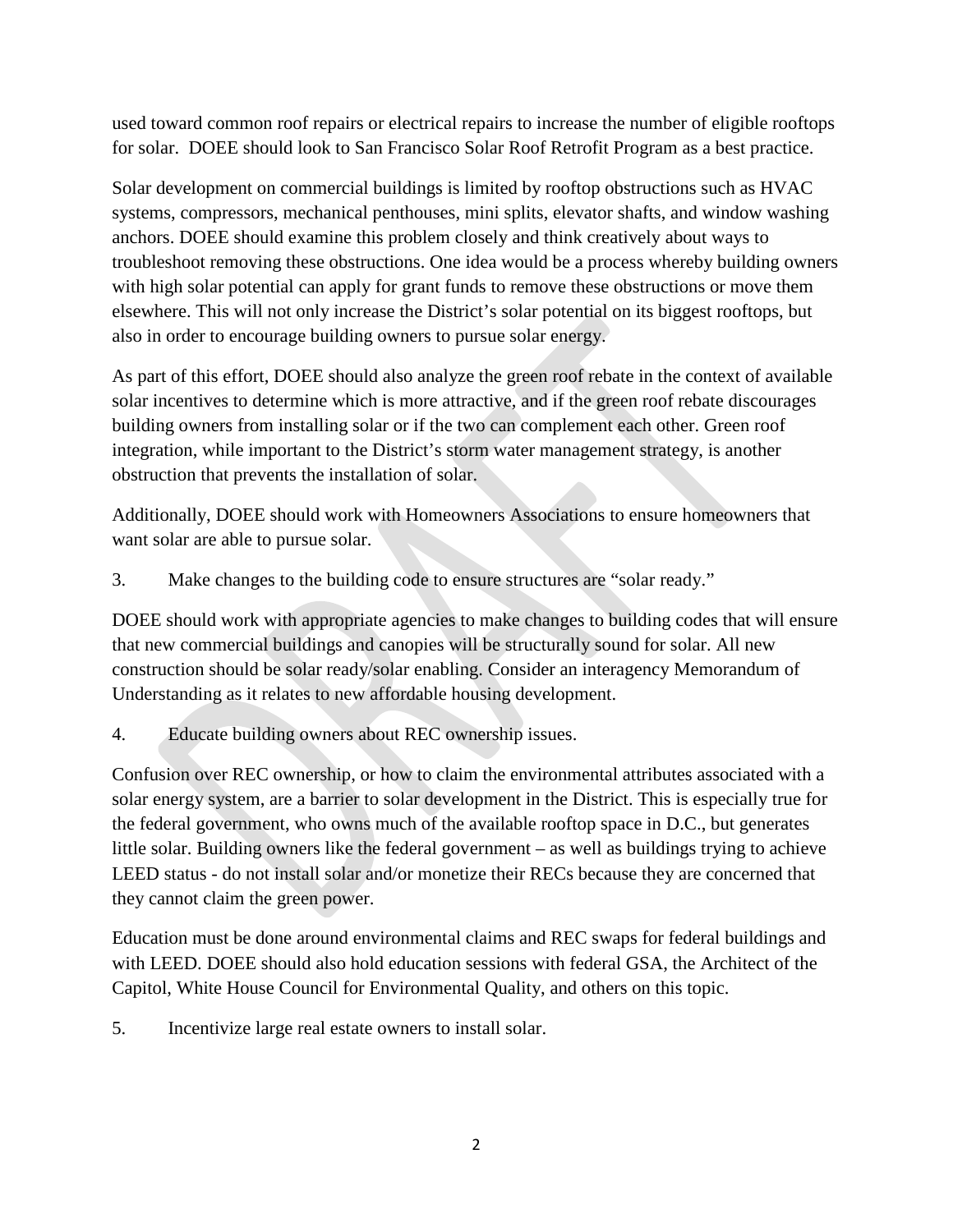Electricity savings from solar energy are of very minimal financial importance to large real estate owners with large, sometimes national, portfolios of buildings. While electricity savings are such a small portion of their bottom line, the marketing benefits and brand equity built from installing solar may be another motivation. DOEE should consider marketing incentives for commercial buildings, such as a solar-specific award program (i.e. Solar Champion Awards), or window decals and/or signage that may be placed at the building's entrance to demonstrate that the building is powered by green energy. Another marketing incentive could be a dinner with the Mayor that recognizes these Solar Champions.

The incentives mentioned in pillar two - removing rooftop obstructions - will also accomplish this goal.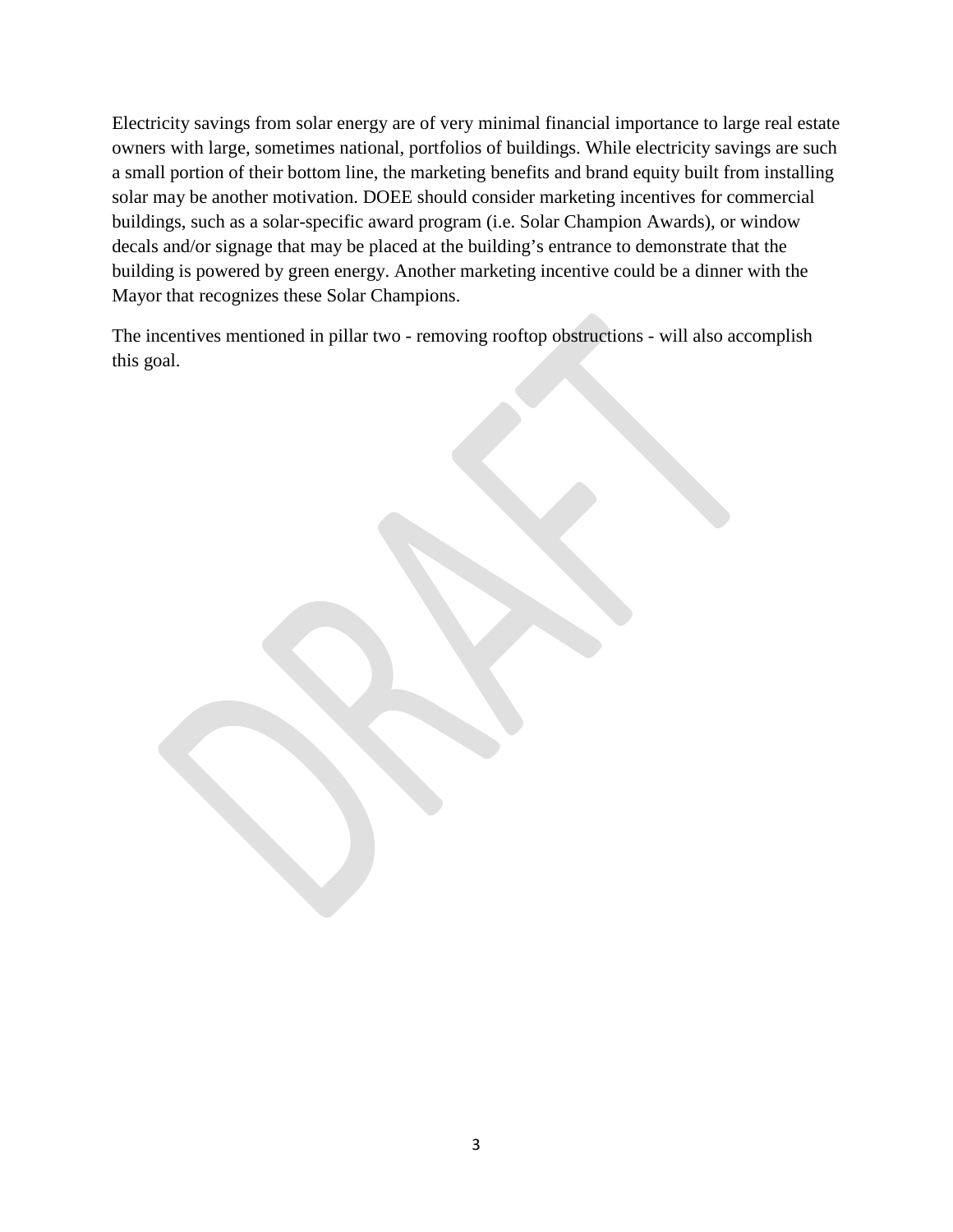#### Finance Subgroup

#### Introduction

The financing sub-group conducted a thorough analysis of the programmatic needs to achieve the goals of the Solar for All Program. After extensive discussion, the group's analysis was narrowed to four primary approaches, for which financial models were developed. After reviewing their analysis the group arrived at a consensus recommendation on a path forward for the program. While there are considerable differences between the models examined, all arrived at the conclusion that the core solar development costs to DOEE over the length of the entire program would not exceed \$171 million dollars. Fundamentally, even considering the need to finance incentives to enable the program to address roof repair and replacement, subscription/client management, incentives to encourage roof owners to participate such as leases, public recognition and awards programs; the costs of workforce development; the costs of an extensive public education campaign; and monitoring and reporting on the program—the total program costs did not exceed \$256 million dollars.

#### Program Assumptions

In all of the group's models, it was assumed that the District government (or a contracted designee) would consolidate and manage all subscribers into the program—participants would be recruited through LIHEAP first, and subsequently SNAP or other District public assistance programs (see recommendations of customer acquisition team). DC Council members could be given a roll recommending constituents including small businesses and community organizations into the program. We did not include long-term cost savings in the LIHEAP program in our financial analysis nor did we measure considerable community and program benefits beyond end of the program.

In addition, we assumed that all roofs, whether residential, commercial or other sites would be subscribed into DC's community solar program. Therefore, all kWH produced by the program could be flexibly allocated and re-allocated over time. We assumed that some percentage of the build out of the solar PV could be "allocated" by developers to building site owners as payment for use of the site. We calculated all installations participating in the program to have a minimum10 year contract to provide energy to the program (however whenever possible longer lease lengths should be included in the program). Starting in year 11 the program will need to create an incentive for extending energy production contracts for additional five-year periods in order to encourage as many projects as possible to stay in the program. The costs of these extensions are included in the model.

We assumed that all installations in the program would be required to provide on-line monitoring, and transparent reporting in the program. We also assumed there would be standardized contract elements and communication materials for both subscribers and site hosts.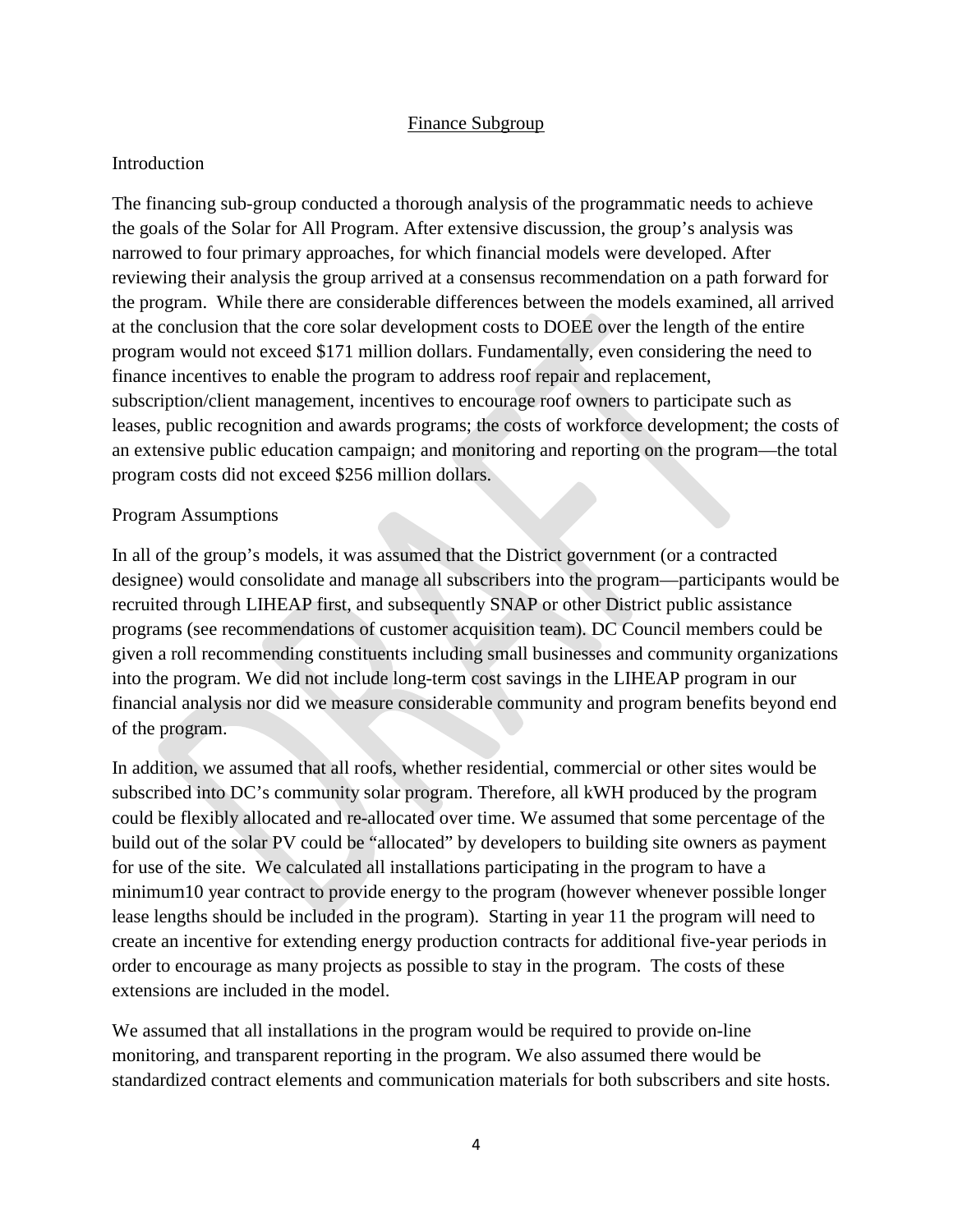The detailed assumptions including rate of build out, kWh hours needed to be produced in order to meet program goals, per unit costs for different building classes SREC market projections, and costs of solar estimates are contained within our financial model and are delineated in the attached spreadsheet.

## A Phased Approach

The team has concluded that there are great opportunities to highly leverage DOEE Funds to lower program costs and increase the impact and public benefit of the program. Most important many of these interventions are additive but do not need to be phased in all at once. The key is to start immediately and send clear market signals that companies should be making a long-term investment in participating in the Solar-for-All program. As such, we recommend that the program begin with the simplest model and begin exploring additional interventions and adaptive management over time.

Phase I Block: The working group recommends that the implementation of the financing portion of the Solar for All Program should utilize a 25 MW Phase I Block that will likely cover the build out from 2017 through at least 2019,. The Phase I Block will continue until it is exhausted. During 2017 DOEE should begin to, develop additional options including subsequent blocks, and additional enhancements, and additional program elements that can be implemented starting in 2019. This will provide stability and security to the market participants and result in a good start for the program. The Phase I Block program and it's accompanying program management would utilize a majority of the REDF funds that are currently available and a majority of those available in 2018 and 2019.

The PV solar energy systems built under the Phase 1 Block would commit to provide to DOEE all of the output for a period of at least 10 years. DOEE would then allocate the power at no cost to program subscribers. The payment for this would be made upfront when the system is placed in service using the mechanism of a prepaid PPA to simplify the transaction and procurement.

The key to success of this model is to build a steady pipeline of projects with a quick start and a steady build up. This model prioritizes steady market growth over other potential benefits. In this model (based on successful elements of the California CSI program and NY SUN program), blocks of installed capacity have incentive structures that are made available to developers at a set rate until each block is "used up". The Phase 1 Block is constructed to have a base rate and each block will also include adders to promote more expensive construction such as residential LMI households, roofs that need repair etc. To be clear, the Blocks are available until the block is built they do not expire at a specific time-frame.

Once DOEE has purchased the output from a system it would, through a program administrator, provide billing credits for qualifying energy customers through the Community Solar mechanism. In other words, DOEE would not use the power it purchases, but would assign the CREF credits to qualifying residents identified by the administrator. CREA would be the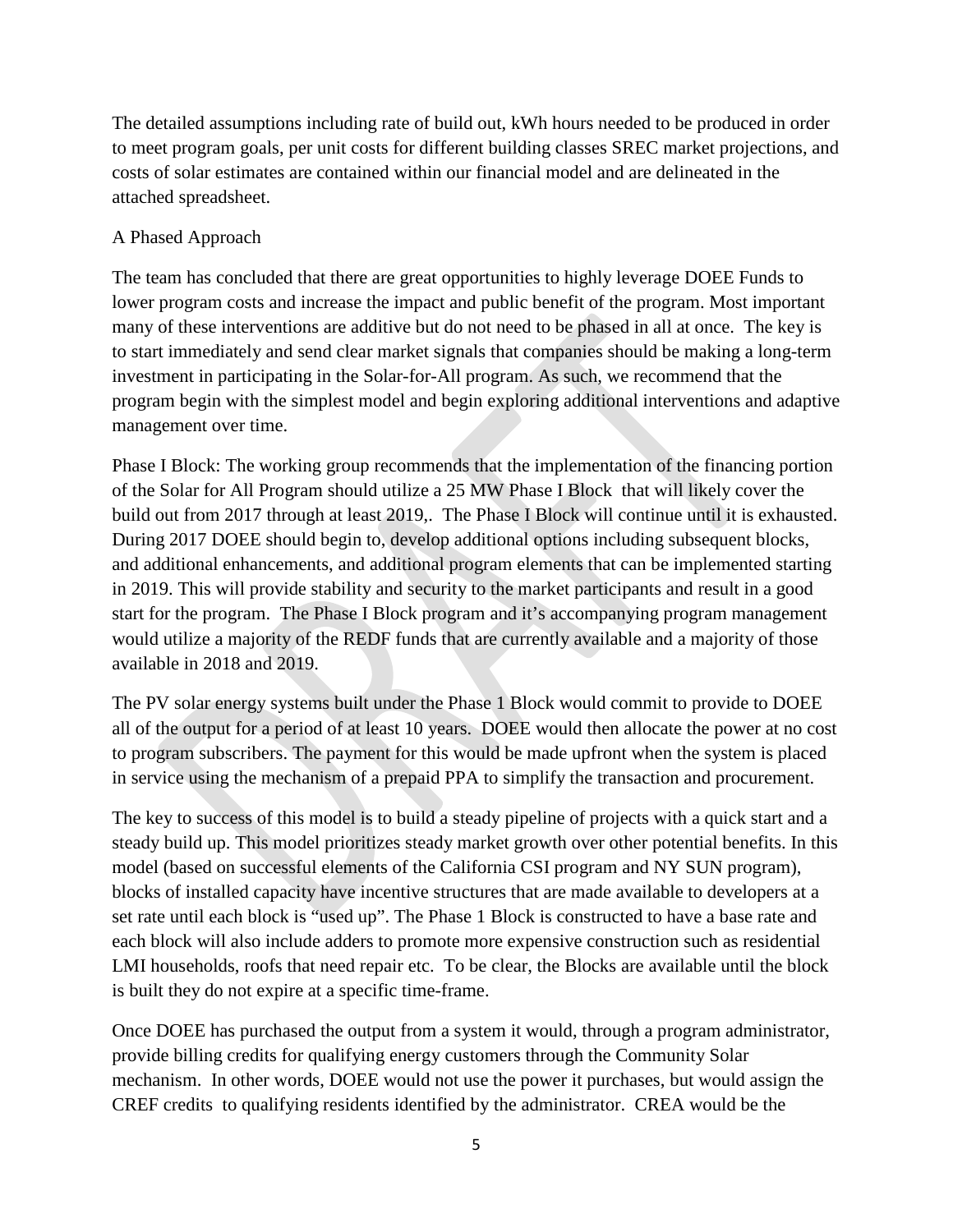mechanism to allow the credits to appear on the household electric bill at the CREF credit rate for residential customers. For example, DOEE could purchase power at, for example, 4 cents per kilowatt hour and assign the billing credits to individual District of Columbia residents at the CREF credit rate of approximately 12 cents per kilowatt hour.

For ease in administration of the program, the Block size would be expressed as megawatts of capacity. However, the commitment would be to purchase a certain amount of megawatt-hours per year for each MW of capacity. Thus, using the NREL standard, it would be to purchase approximately 1200 megawatt-hours per year per megawatt of capacity. These expected outputs are expressed in the attached spreadsheet and allow us to accurately predict how many households will be helped by the program each year.

The purchase price and payment terms, would be set at the opening of each block of the program. The committee recommends that a reservation system such as that used in California be used so that private development can know ahead of time the level of advance power purchase contract it can expect for each system. Once reservations adding up to that block of power have been accepted, other system owners can make reservations for the next block. Each new block provides an opportunity to assess program costs, and impact and to adaptively adjust the program to provide the most effective and least cost incentive possible.

This Phase I Block program relies on each system to be owned by a third party owner/ developer and does not involve DOEE in any system ownership, finance, or maintenance. DOEE has a contract to purchase all of the output of these systems and the upfront payment to the system owner is intended to assist the system owner secure financing by providing a credit off-taker of power, removing that risk, and providing the equivalent of an up-front payment to act as a layer of the capital stack that the owner uses to purchase and install the system. The system owner will retain all of the SRECs that the system produces, and will use the revenues from the sale of these to amortize debt, pay expenses, and pay the owner an economic return.

The overall financial modeling of the program envisions five blocks capturing the entire 300 MW over the life of the program. Although the payment mechanism will be made at cents/kwh basis, the equivalent \$/KW installed were modeled and are provided here as a point of comparison. Although we envision a number of different adders to achieve specific program goals and allow the economics to work for a wider variety of real estate—for the sake of simplicity we modeled an average adder of 75 cents.

#### BLOCK 1: 20 MW Total Size

#### Base Rate \$1.00/Watt

Note: adders to incentivize additional types of buildings. Such as low income residential households in need of roof repair, specific locations, electrical upgrades, buildings over three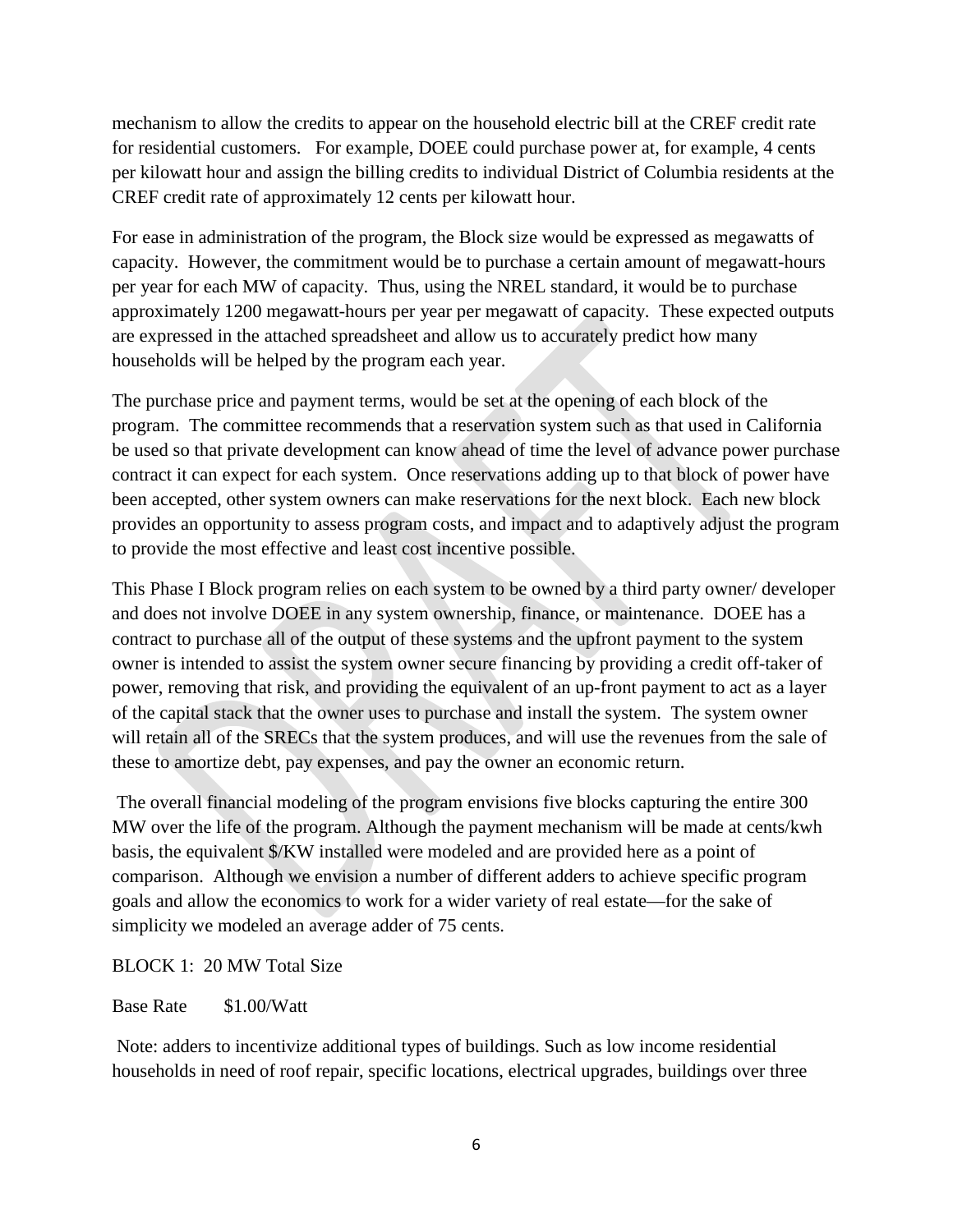stories, or buildings with complex roofing structures can be built into the program. The adders would range from 15 cents to \$1.00/Watt

Advantages: This model incorporates roof repair and electrical upgrades. The model allows you to create different incentives for different roof types. This is a crude tool but easy to administer. Risk is pushed onto the private sector. The model allows for flexibility and adaptive management in subsequent blocks if there are unforeseen circumstances over time. This program can be adjusted over time. If, for example, the cost of solar drops more quickly than modeled, subsequent blocks can lower the incentive more quickly. The program will build market momentum and business certainty—it creates stability in the market. The program will also mesh well with other efforts to bring value to the program like a centralized customer acquisition pool, a centralized site donation effort, education effort and standardized contracts and monitoring requirements.

Disadvantages: If prices are not set right there will be uneven development among different types of building classes. For example—there may be a lot of development in the commercial sector or very little in LMI residential. Doesn't create economy of scale or aggregation programs for roof acquisition or financing. It is not highly market sensitive and may under or over incentivize the work. It does not provide a hedge against potentially highly fluctuating SREC values.

#### Phase II: Program Enhancements

The Financing team expects that there will be program costs, and market evolutions that are not anticipated in this initial analysis. Thus, for example, as the program evolves the program may need to provide a "bonus incentive" for a particular type of roof or location that provides a large potential for the program but is more challenging to implement. However, the flexibility of the Block program would allow DOEE to effectively push out a robust program with a reasonable budget.

In addition, there may be significant additional financing and program interventions that could be explored that would provide significant opportunities to provide greater economic leverage or economies of scale in delivering the program. Several of these Phase II enhancements are discussed below.

#### SREC Escrow

There is a strong consensus with the team that this intervention could be highly complementary to the Phase 1Block program described above, and could provide significant additional leverage to the Phase 1 Block Program. The SREC Escrow could be implemented in year two or three. In this model, DOEE or a designated third party would take REDF funds and put them into an escrow account. The account would hold funds based on the amount of MW built. It would act as a backstop to SREC payments to guarantee a floor on prices if they dropped below said floor. Solar developers contributing to the Solar for All Program would therefore have a guaranteed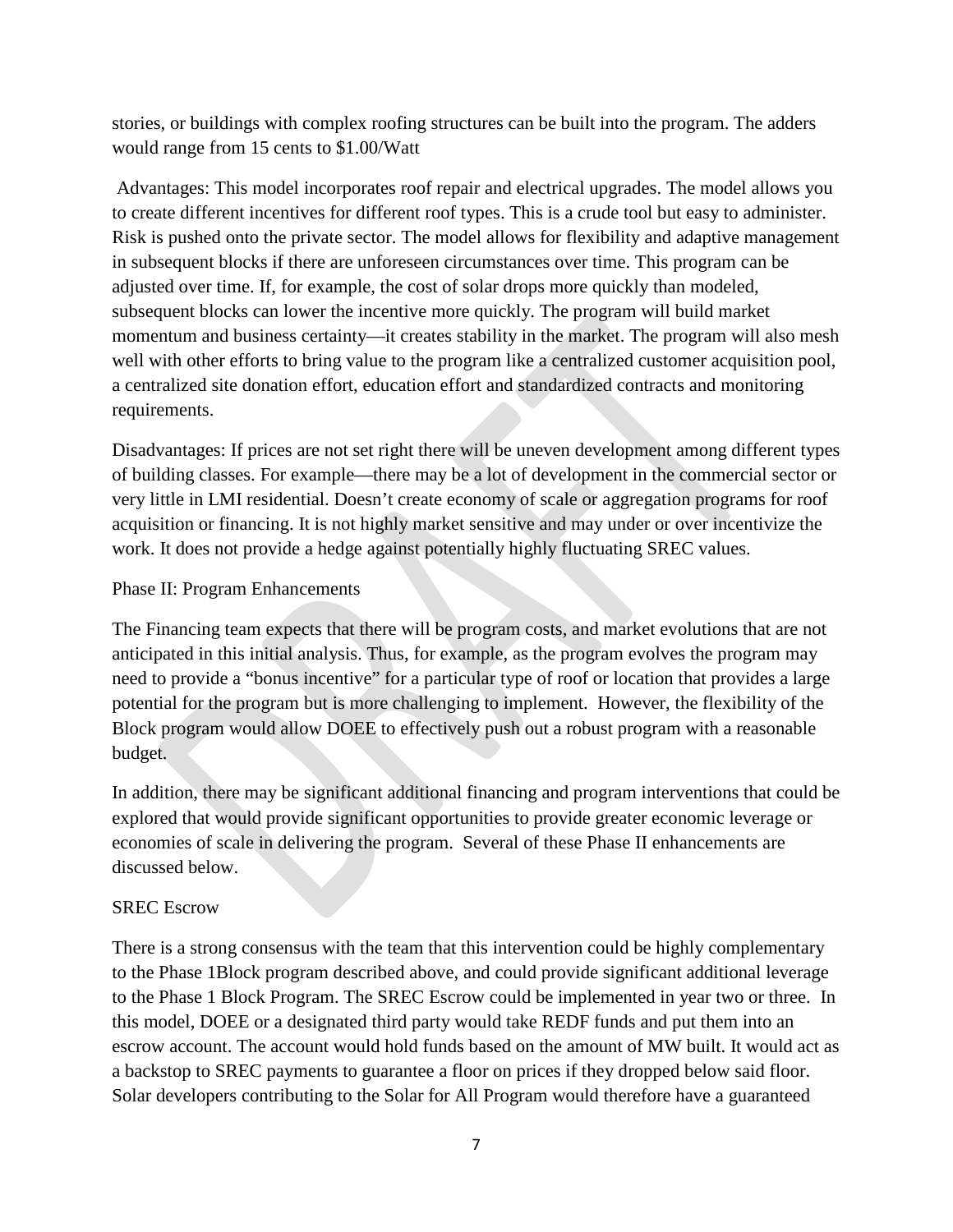minimum price for their SRECs over time. This would allow them to use future SREC revenue (which is considerable) as a source of upfront financing for the program.

The team believes that this program would make projects much easier to finance, requiring less developer risk capital and making a greater pool of lenders available. As a result, this would allow the government to potentially reduce subsequent Block incentives for a net decrease in program costs and a higher leverage of private sector investment at better terms without slowing the pipeline. If SREC prices are steady the costs of this program could be negligible. After the Phase 1 Block program is established, it should be possible to determine a SREC backstop price that provides certainty of revenue while staying below the maximum SREC prices that may be obtainable. For example, providing a constant backstop price of \$300 per SREC for 10 years may be below the average price in the market's range of SREC values. Such a price could "cost" DOEE very little. Yet it could have great value in getting financing while still allowing project owners to keep the SRECs from the projects and sell them on the market for higher amounts if available.

The committee envisions that the payments to the escrow reserve for a pool would be made based on the next 12 months' SREC payment needed. DOEE would replenish the backstop reserve at the beginning of the next year, if it has been used and depending on how much is needed for the next year. If the backstop reserve is used in any year the reserve would have a first call on any excess SREC revenue from the projects in future years until the amount used from the reserve is repaid.

Advantages: This intervention would significantly decrease costs to developers that currently must take significant discounts between expected revenue from SRECs and the amount of money they can borrow against future SRECs revenue. This intervention works similarly to a loan loss reserve because it de-risks SREC revenue - one of the most significant value streams in the DC Solar market. This may be the most effective market mechanism of those analyzed by the team in terms of costs to program compared to MW produced. Assuming SRECs stay close to projected values, the approach would create significant opportunities to reinvest into the program. Each year's unused allocation could be carried over, to decrease the quantity of new funds needed in the subsequent year. The program is open to multiple developers and investors. DOEE/DC Government's interest would be aligned to have a strong SREC market, decreasing the risks to the Solar for All Program overall. The program could integrate seamlessly with a Block program.

Disadvantages: Would probably require a third party such as a CDFI or Green Bank to manage the program. Establishing such an entity would take time. On its own, doesn't include or differentiate costs for roof repairs, types of real estate or locations. May include significant program administration costs. May add complexity to the program and require more extensive communications, outreach and monitoring. The cost of program overall is difficult to predict at this time as it could vary considerably depending on the strength of the market..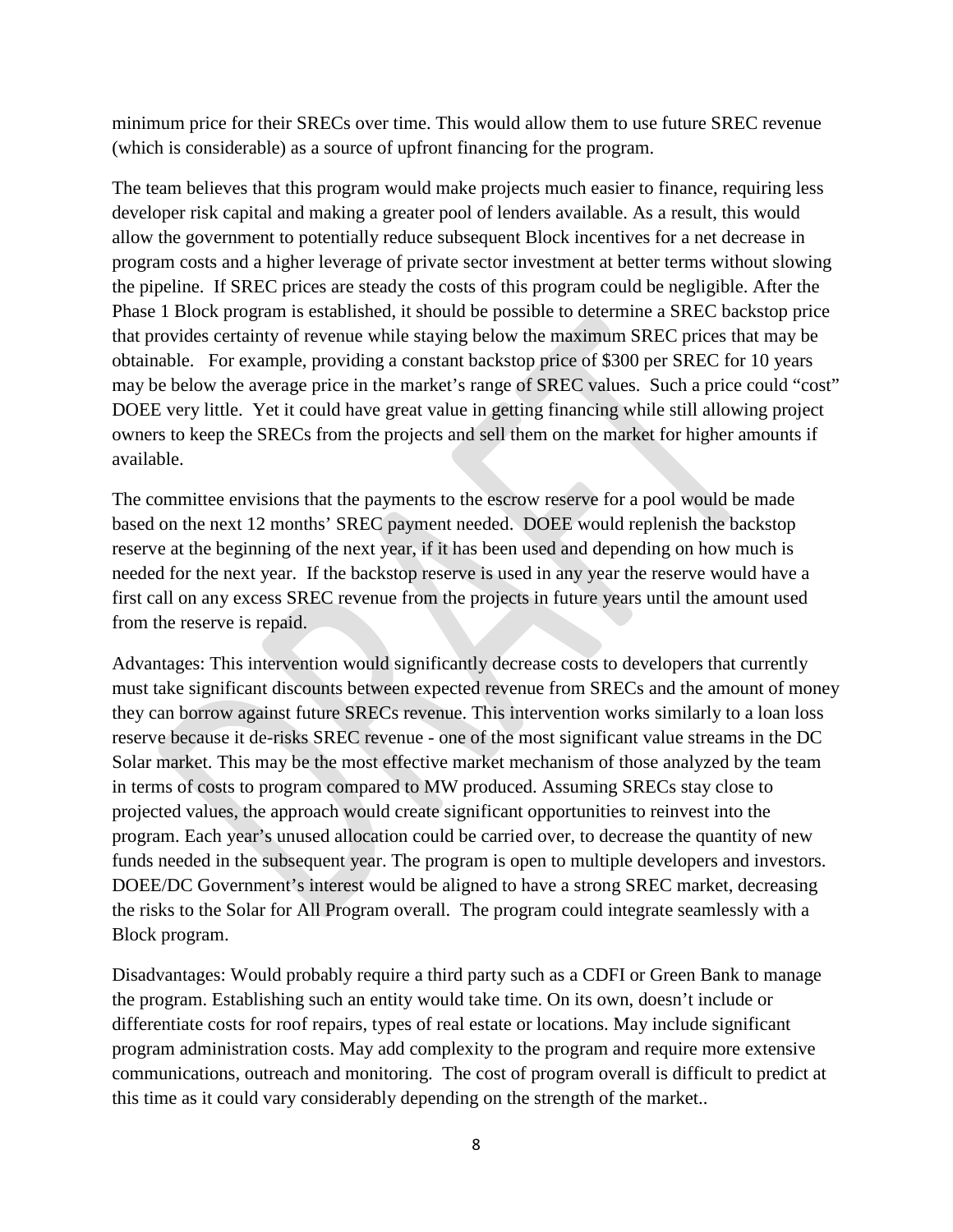#### The Central Financing Model

While the team was unable to reach a consensus on this model we have provided it here for your consideration. The government or designated third party such as a Green Bank entity would coordinate tax equity and debt financing for developers to install solar in addition to the SREC Escrow intervention described above. This entity would also become the owner of solar projects at the end of a seven-year financing period, and would be responsible for coordinating maintenance, insurance, and other operational responsibilities. The same entity could potentially pass along assets to a community-controlled entity, possibly a cooperative, to continue operating projects over the long term.

The model assumes an annual procurement process to identify tax equity investors and debt providers. The size of the investment pools for a block or annual allocation is significant, so Solar for All would be able to attract the lowest-cost tax equity investors and lenders. It may be possible for a central third party entity – a large bank, for example – to coordinate all debt for the pool, allowing lenders of many sizes to participate in Solar for All. Preliminary analysis of this model (attached) shows total costs for 15 years of this model are \$144 million. Our model shows an additional \$283 million of SREC revenue not required for debt service is also generated. The ownership of this \$283 million is unclear as it is generated in the first seven years of project operations, primarily under legal ownership of tax equity investors, who would flip ownership to another legal entity after five years.

Advantages: Uniform PPA for all participants and single point of responsibility for long-term operation, maintenance and monitoring of solar energy systems. Allows significantly greater aggregation for tax equity investors and debt providers, which could result in significant cost reductions due to greater economies of scale. Allows much greater reinvestment of SREC revenue and provides a clear path to long-term community ownership of solar projects for the entire life span of the solar panels and potentially beyond. Allows small local solar installation companies that do not have access to financing to participate in the marketing. Central financing entity could learn from innovations occurring in the private sector in DC and other locations and innovate financing as it evolves.

Disadvantages: Directly competes with private sector solar developers and small investors in the financial sector, allowing fewer finance players for Solar for All. Requires government administration of financing and asset management currently offered in the private sector, which may pose significant legal and contracting questions. Will have higher overhead costs to provide the same services as other private sector PPA companies.

#### PROGRAM ADMINISTRATION AND OTHER NON-INSTALLATION COSTS

The finance team has taken a very preliminary look at the program administration costs in order to model the total costs of the program. It is assumed that once the other Solar for All sub-groups have completed their recommendations this section may have to be significantly revised.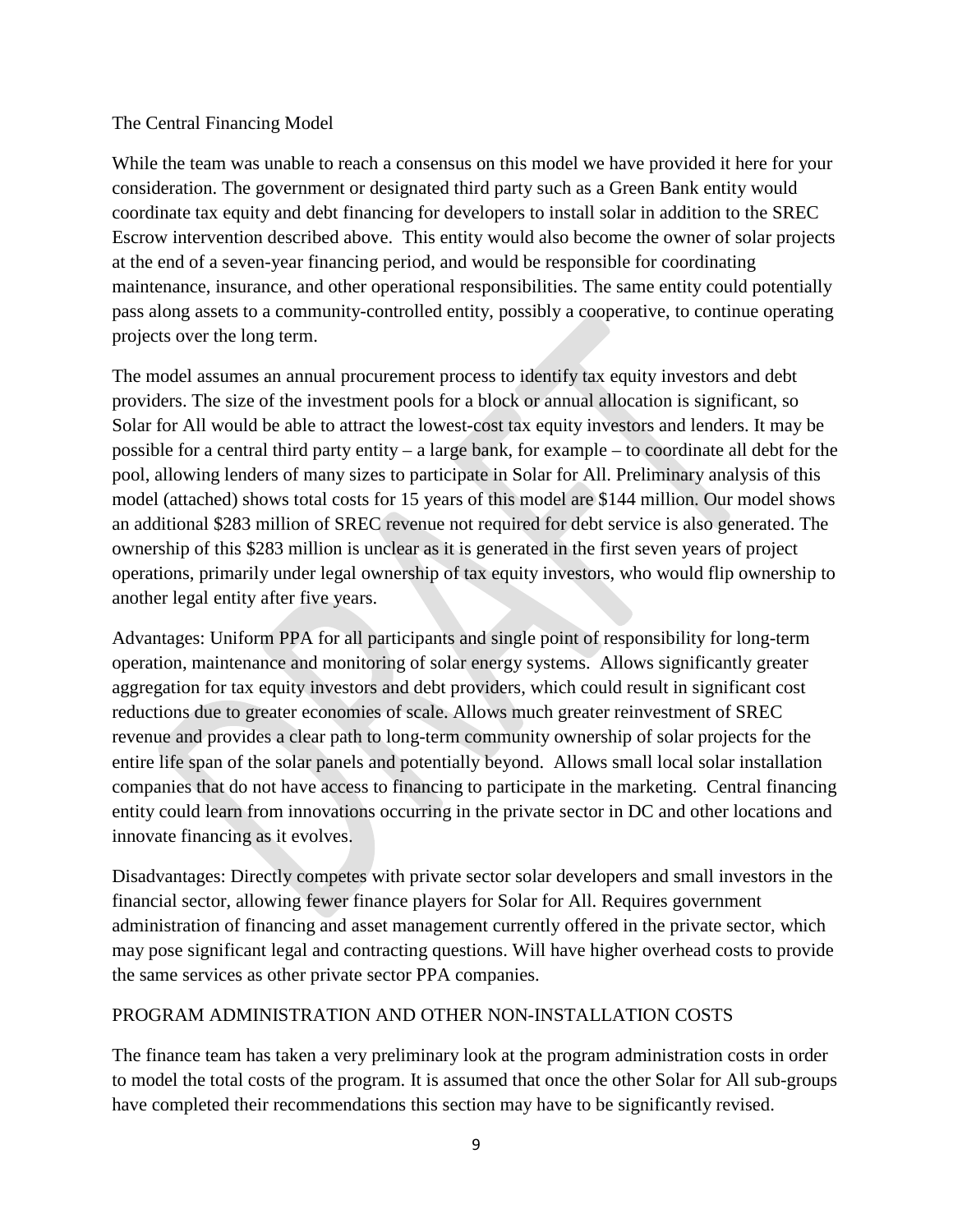A. Subscription/Client Management: Our assumption is that the DC Government will manage this. They will house this function within the LIHEAP office and/or other programs serving low and moderate-income households. The assumption is there maybe a large investment in the first year to set up the CRM to track program participants and work out intake policies within the existing program-- but after that a relatively skeletal staff can handle checking income status, entering people into the program and managing customer complaints and questions. 300k/year? (See customer acquisition recommendations) upfront costs and annual costs to be broken out.

B. Education: This is a rather large task that will include outreach to building owners, potential subscribers in the program, solar developers/installers and rate-payers. It will require extensive coordination with government, utility, non-profit and private sector plays. Outputs will include designing and implementing a marketing plan for the program, website, development of FAQs, and other on-going efforts. see education sub-committee recommendations) 250k/year?

C. Monitoring Program and Reporting: This task will require getting real production data and real client data from program participants, Program monitor will need to set up data protocols with program participants, analyze data and prepare an independent annual report to be shared and disseminated with the public that includes program impact and lessons learned and recommendations for program changes including incentive changes or adaption's to program design. Our assumption is that this should be a third party contract \$150k/year.

D. Marketing: Even though each solar developer would be responsible for finding and negotiating terms at all of their building sites, We assume that a centralized marketing program available to all developers and program participants to recognize, recruit and support site donations to the program can greatly increase the efficiency of the program. This third party entity would work with commercial, government, residential and non-profit sites. They would explain and trouble shoot for potential site donors. They would create a recognition or awards program for site donors. They would develop a marketing program to reward and encourage site donation. \$250k/year

E. Workforce Development: Our assumption is that local job training will be an essential element of success. \$1.3 million average annual costs. (see workforce development subgroup)

Solar for All | Financial Model Narrative

The financial model consists of 2 main components; total solar cost and additional program costs. The solar cost (main sheet) is the cost of providing solar to 100,000 households to cut their electricity cost by 50% by 2032. The additional costs are those necessary costs to achieve these energy saving targets including workforce development, customer acquisition and management, roof and electrical upgrades to older properties, and program management and O&M fees.

SOLAR COSTS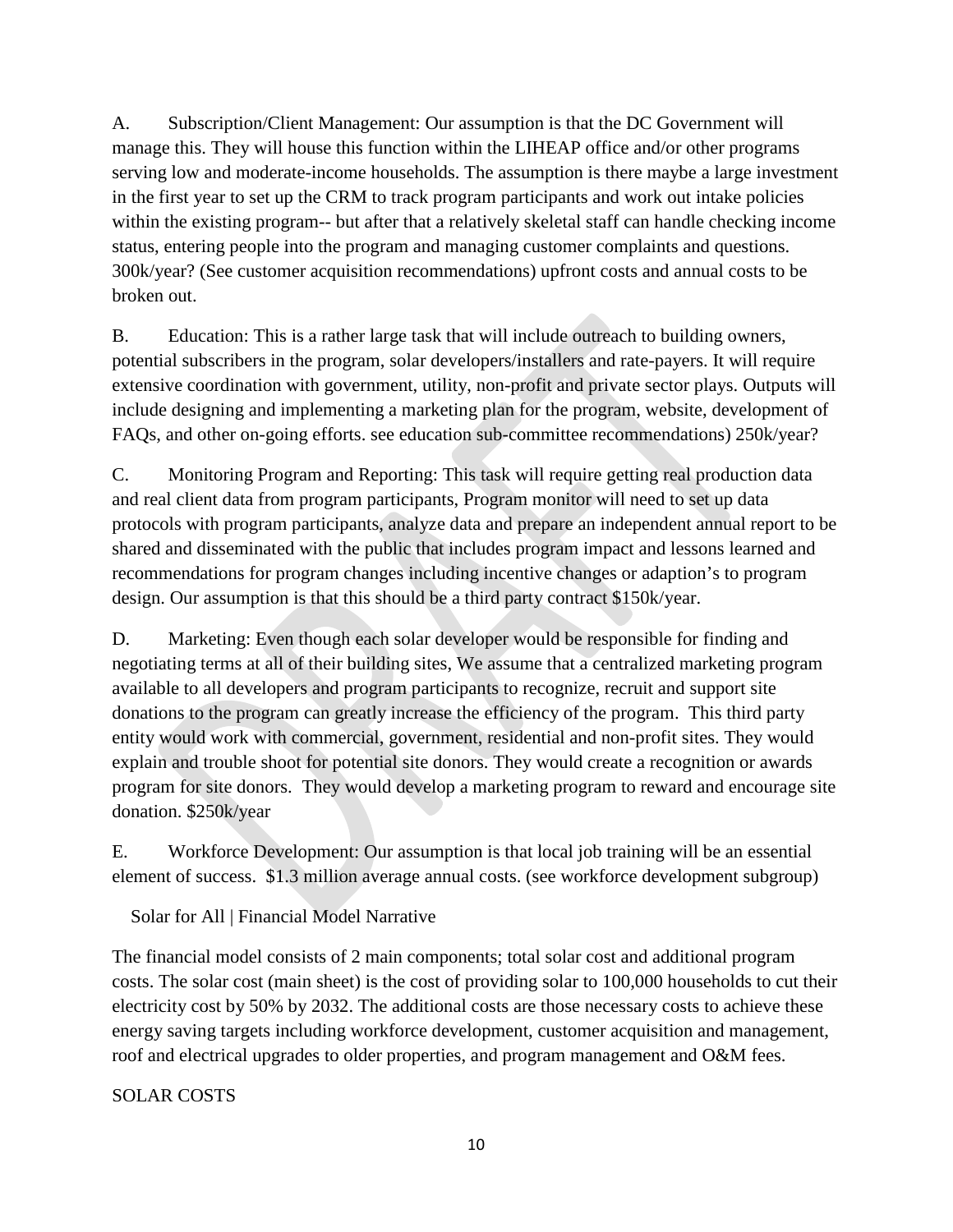Assumptions were made by the Finance sub-group to calculate the cost needed to achieve the program goals. These assumptions are listed on top of the sheet, including average electricity consumption by LMI household, consumption reduction overtime due to energy efficiency, base utility rate, rate increase overtime, base solar cost/Watt, cost reduction overtime, SREC base rate, and SREC rate decline over time. These assumptions are soft-coded in the model to be adjusted, changed, or used in what/if analysis.

# Target Market

This segment of the model calculates the annual electricity consumption, annual utility rate, and total electricity cost for the total LMI target market (100,000 households) based on the assumptions created.

## Saving Goals

This segment calculates the annual cost-saving sub-goal leading up to 50% saving in 2032; starting with 0.5% in year one and ramping up gradually to 50% in year 16. Annual electricity saving (KWh) and annual cost saving are calculated based on the ramp-up goals and the assumptions listed above.

## Solar PV Installed

The annual amount of solar energy installed in MW is calculated based on the desired annual electricity saving goals in KWh taking into consideration the regional efficiency rate of 1,200 KWh/KW installed. Then the cost of this annual solar PV target installed is calculated based on the assumptions of base cost/Watt and cost decline overtime due to technical and business efficiencies.

The program targets and costs are divided into 5 phases with each phase running for 3 years, the objective of this phased approach is to provide continuity and program stability to developers and participants beyond the traditional tactical 1-year programs.

# ITC & SREC Rebates

The solar installation costs calculated above are gross costs. A number of rebates are available to developers to reduce the installation costs including ITC & SRECs.

ITC is calculated based on the current Federal laws e.g. 30% in years 2017-2019, 26% in 2020, 22% in 2021-2023, and 10% thereafter. A factor of 1.1 is applied to these rates to allow of depreciation and other concurrent Federal incentives.

The SREC values are calculated over the 16-year length of the program. For the purpose of this model, a conservative base rate of \$300 was assumed for 10 years with annual 20% rate decline thereafter.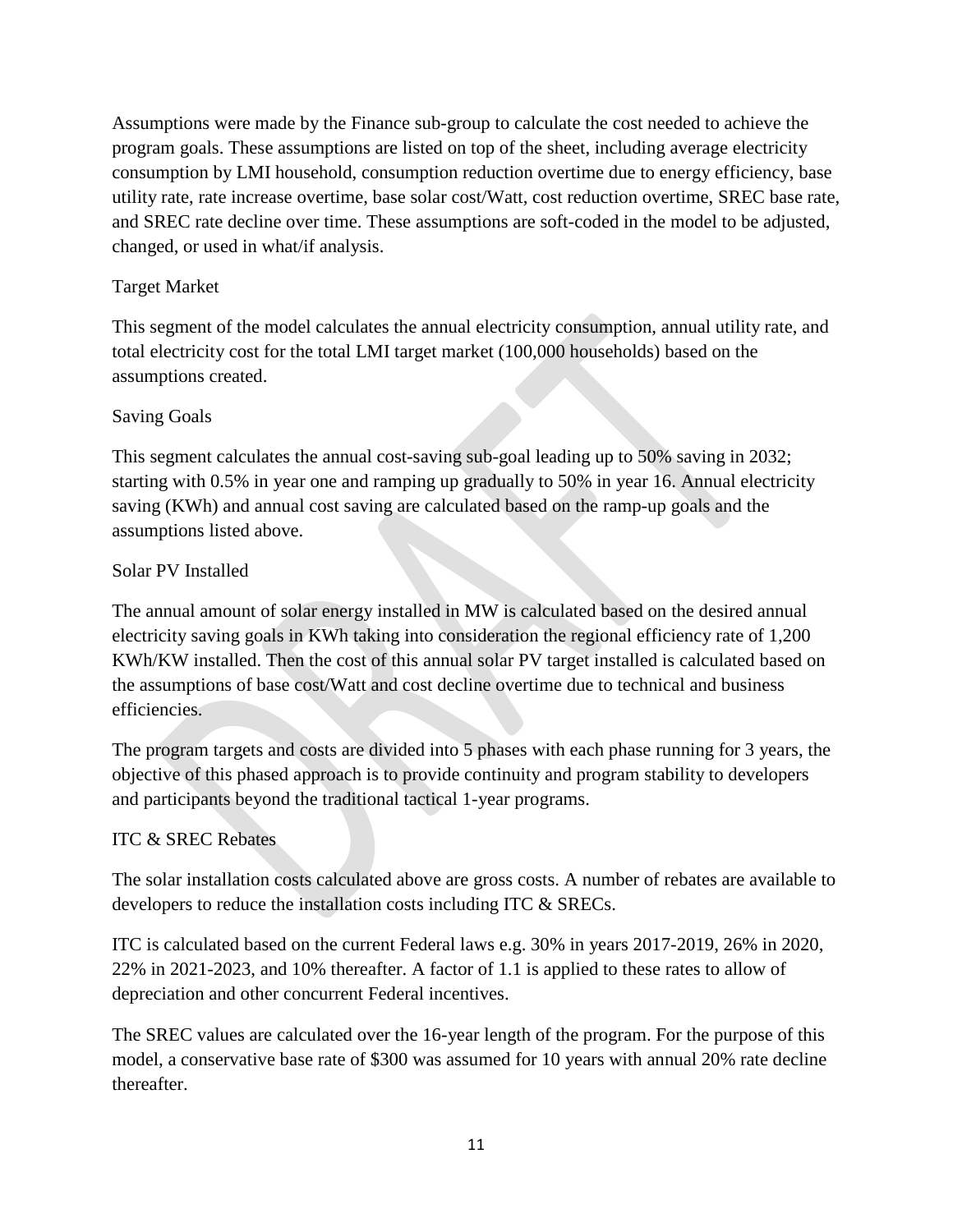#### Rebate Needed

The ITC and SREC's alone won't cover the solar installation cost. Therefore, an additional funding source is needed to fill the gap. This funding gap is requested in a form of rebate, the way this rebate is calculated in the model is based on a simple formula: gross solar cost - ITC - SREC's. However, the mechanism this rebate is recommended to be paid by the District government is in a form of pre-paid PPA of \$0.05/KWh or 10-15 years, which equates to the funding gap identified above.

The annual rebate varies based on a number of factors; for phase 1 it is estimated at \$1.75, which will go down in subsequent phases as SREC values decrease and system sizes increase.

## ADDITIONAL COSTS

Additional program costs are calculated in separate sheets/models and aggregated at the bottom of the solar sheet. The assumptions and calculations of these additional costs are detailed in their prospective sheets.

#### **Workforce**

The number of new jobs was calculated based on the man/year resources needed to deliver 1 MW of solar. The cost of training solar resources is estimated based on a combination of course study and hands-on training on actual solar installation projects, based on GRID model.

#### Customer Management

The model includes cost assumptions for client acquisition, subscription management, education, and support. These costs are estimated per household and then aggregated annually based on annual goals.

#### Upgrades

Roofs and electrical upgrades are calculated based on the assumption that 50% of the solar installed would be on LMI single family and multifamily buildings, the other 50% are commercial buildings and community solar. Another assumption is 50% of these LMI buildings need upgrades.

#### Other Costs

Other program costs such as Operations and Maintenance (O&M) and program administration fees are estimated based on a percentage of total solar cost

All additional costs allow for setup/startup cost, which needs to be added to Year 1 of the program.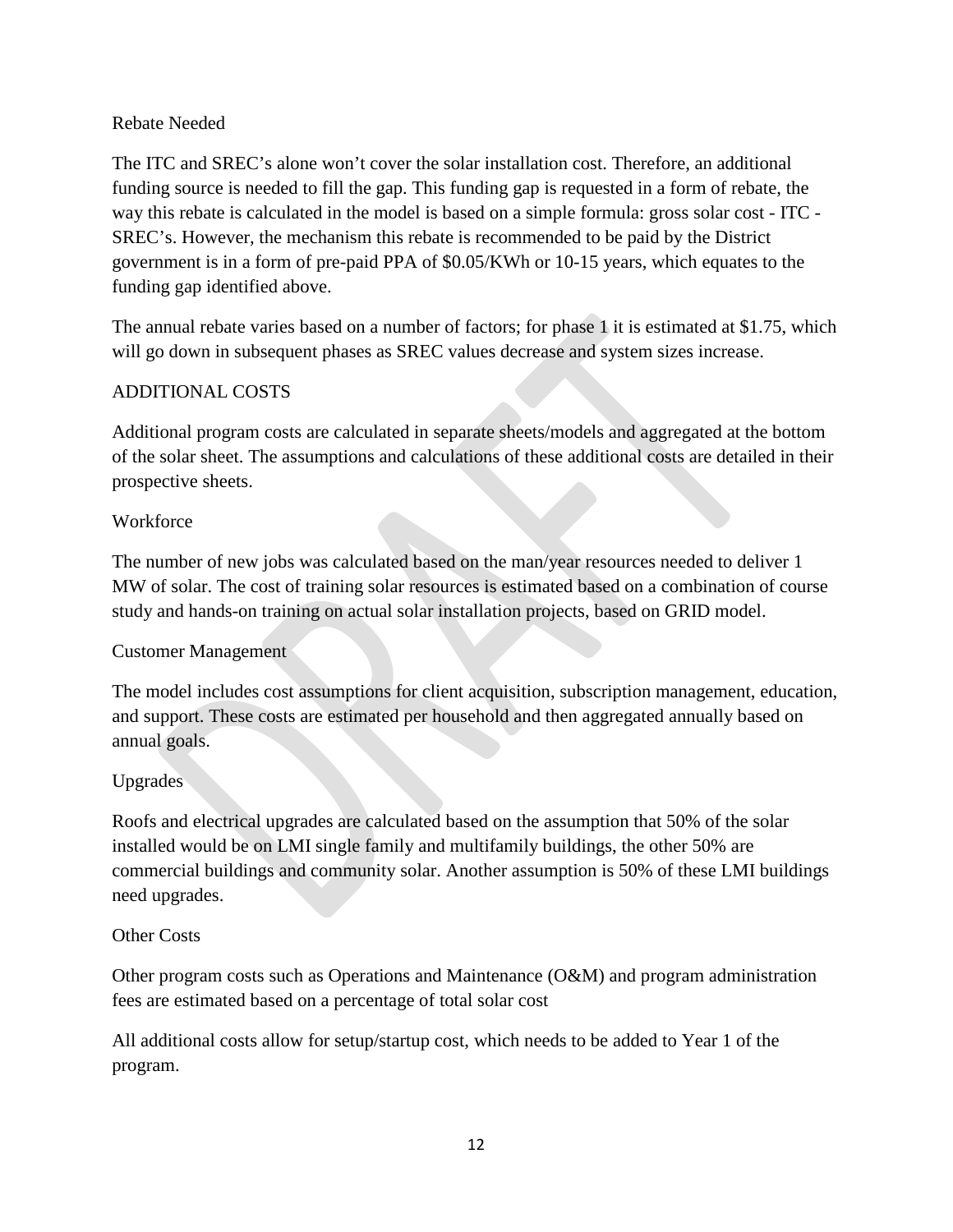### Customer Acquisition Subgroup

The following organizations participated in the Customer Acquisition Subgroup of the Solar for All Task Force:

- Office of the People's Counsel
- Community Power Network/DC Solar United Neighborhoods
- Grid Alternatives Mid-Atlantic
- Interfaith Power & Light (DC/MD/VA)
- DC Fiscal Policy Institute
- Pepco
- Coalition for Nonprofit Housing and Economic Development (CNHED)
- Groundswell
- DOEE staff

The following sections summarize the Customer Acquisition subgroup's final comments and recommendations for identifying the universe of customers who can benefit from the Solar for All program and proposing ways to facilitate and maintain customer participation in the program. We incorporate by reference information about LIHEAP and WAP

#### DEFINITIONS

• "Monthly Electricity Bills": We note DOEE Staff's November 1 memo which maintained that for purposes of implementation of the Solar for All program, this metric should literally be based on "electric bills." The Customer Acquisition subgroup remains concerned that limiting the program to customers who receive monthly bills from Pepco would prevent many low-income residents living in master-metered buildings and others from being able to benefit from solar. Given that a significant number of residents live in master-metered buildings, our subgroup recommends the following compromise on this definition:

o For those who receive monthly bills, the goal will still be achieving a 50% reduction in the monthly bill. For those who do not receive a monthly electricity bill, the goals will be to achieve a 50% reduction in their energy consumption.

• "Households": We are pleased that DOEE agrees with our interpretation of this term.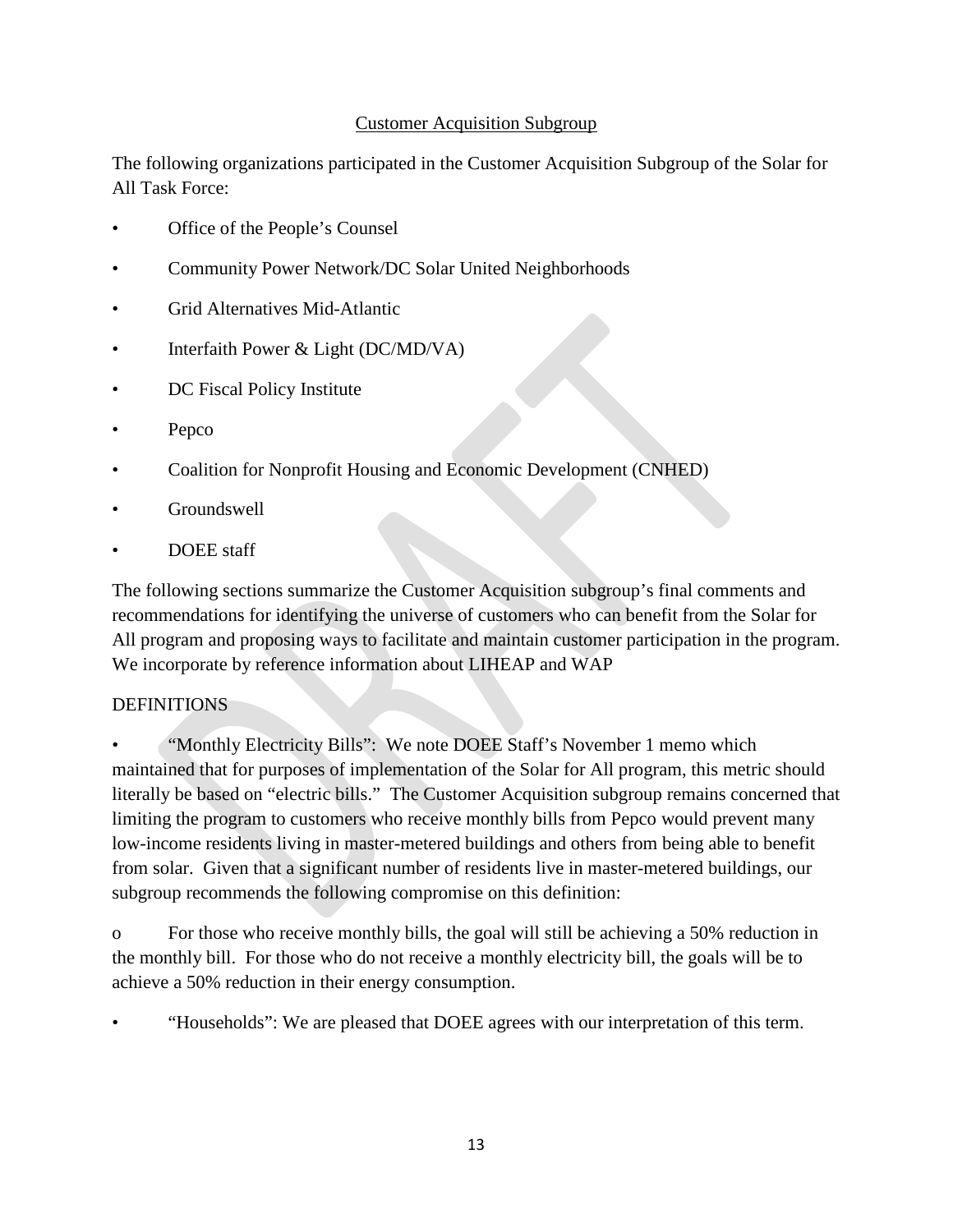o "to include single-family homes, individually-metered residences, and master-metered multifamily buildings. All affordable housing complex/building construction projects are included. The term includes owned united and rental united.

• "Small local business": We are pleased that DOEE agrees with the spirit of the definition we originally proposed. The Customer Acquisition subgroup would like to offer the following amended definition:

o "Private, worker, community or cooperative ownership; at least 50% locally owned with a maximum of 500 employees (a metric set forth by the U.S. Small Business Administration); Decision-making authority is vested in the local owners and not subject to conditions dictated remotely; the business has a limited geographic range. The term includes CBEs and minorityowned businesses."

• "Nonprofits": We are pleased that DOEE agrees with our interpretation of this term.

o "Any 501c3 entity operating in the District of Columbia. Term should be interpreted broadly. However, priority should be given to organization serving low-income populations."

• "Seniors": We are pleased that DOEE agrees with our interpretation of this term.

o "Individual senior citizens (persons 65 or older), as well as commercial or non-profit senior-serving entities.

# COMMUNITY SOLAR

• One more assumption that our and other subgroups would like to add is that all participants in Solar for All would become participants in community solar. In essence, Solar for All would effectively be a community solar initiative.

# ACQUIRING CUSTOMERS

• LIHEAP should be a primary intake mechanism for placing low-income customers in the queue for the Solar for All program

o Similar to the way that the Weatherization Assistance Program acquires customers, there could be a simple box to check on the initial LIHEAP application indicating interest in participation in Solar for All.

o The box on the application would be accompanied by a concise, clear and "encouraging" description of Solar for All and ability to reduce their energy burden

o DOEE or a Third Party Contractor would immediately follow up with the LIHEAP/Solar for All applicants with solar education programs and materials.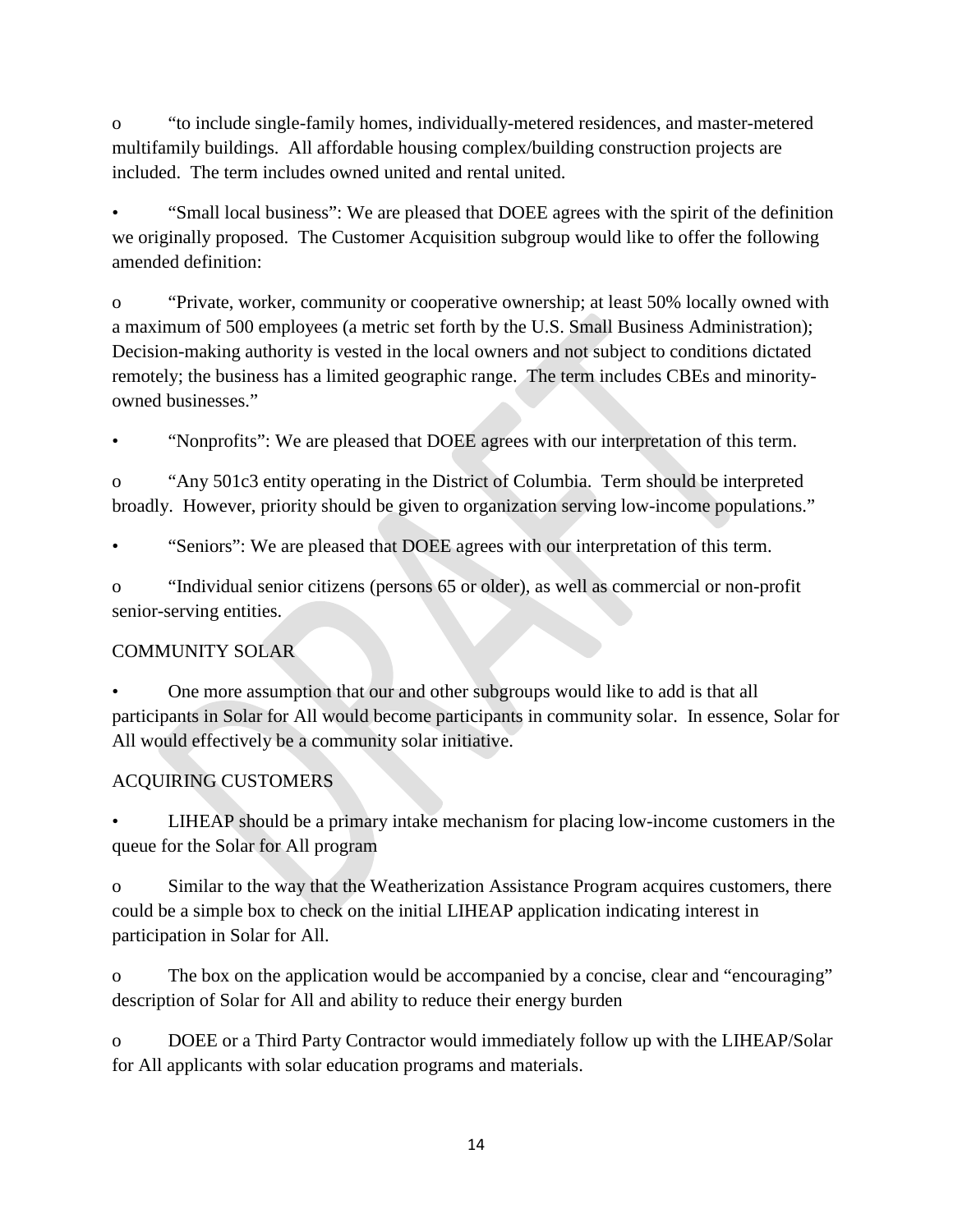o Additionally, their buildings/properties with applicants reside would be immediately be placed in a solar readiness queue (for community solar)

o While LIHEAP would be the primary intake process, other programs such as RAD and SNAP should be utilized for informing residents about Solar for All.

• For those District consumers who may not be eligible for these programs but fall within the 80% AMI Solar for All eligibility requirement, information about the program can be distributed to various categories of community organizations and institutions such as churches, schools, ANCs, civic associations etc. A robust marketing plan should be developed to reach these consumers.

• Establish partnerships with DC government agencies (e.g., OPC, Office of Tenant Advocate, DCRA etc.) and non-profit organizations (Salvation Army, Habitat for Humanity DC, YMCA/YWCA etc.) for dissemination of information to consumers about SFA.

o DC government agencies would be responsible for regularly distributing information to their constituents about Solar for All.

## CUSTOMER MANAGEMENT

The Customer Acquisition subgroup reiterates our concern that it is critical that the SFA Program should run 12 months continually throughout every month of each year. We believe it is absolutely essential that Solar for All be managed by one central entity that would be the "go to" organization for customer education, customer care and program administration. Centralizing Solar for All program management will reduce the potential for customer confusion, will facilitate standardized information and will likely keep program administration costs low – making for more efficient implementation of the program. We recommend that there be a cost assessment of Solar for All customer acquisition and management.

 (Note: Grid Alternatives estimates that the cost will be \$.50/Watt which will likely decrease as the program grows. However, we welcome any analysis that the Finance Subgroup has done on this issue)

# SOLAR FOR ALL PROGRAM MONITORING

The Customer Acquisition subgroup further believes that it is imperative that independent, external, third-party contractor monitoring of the performance of the Solar for All initiative be arranged sooner rather than later.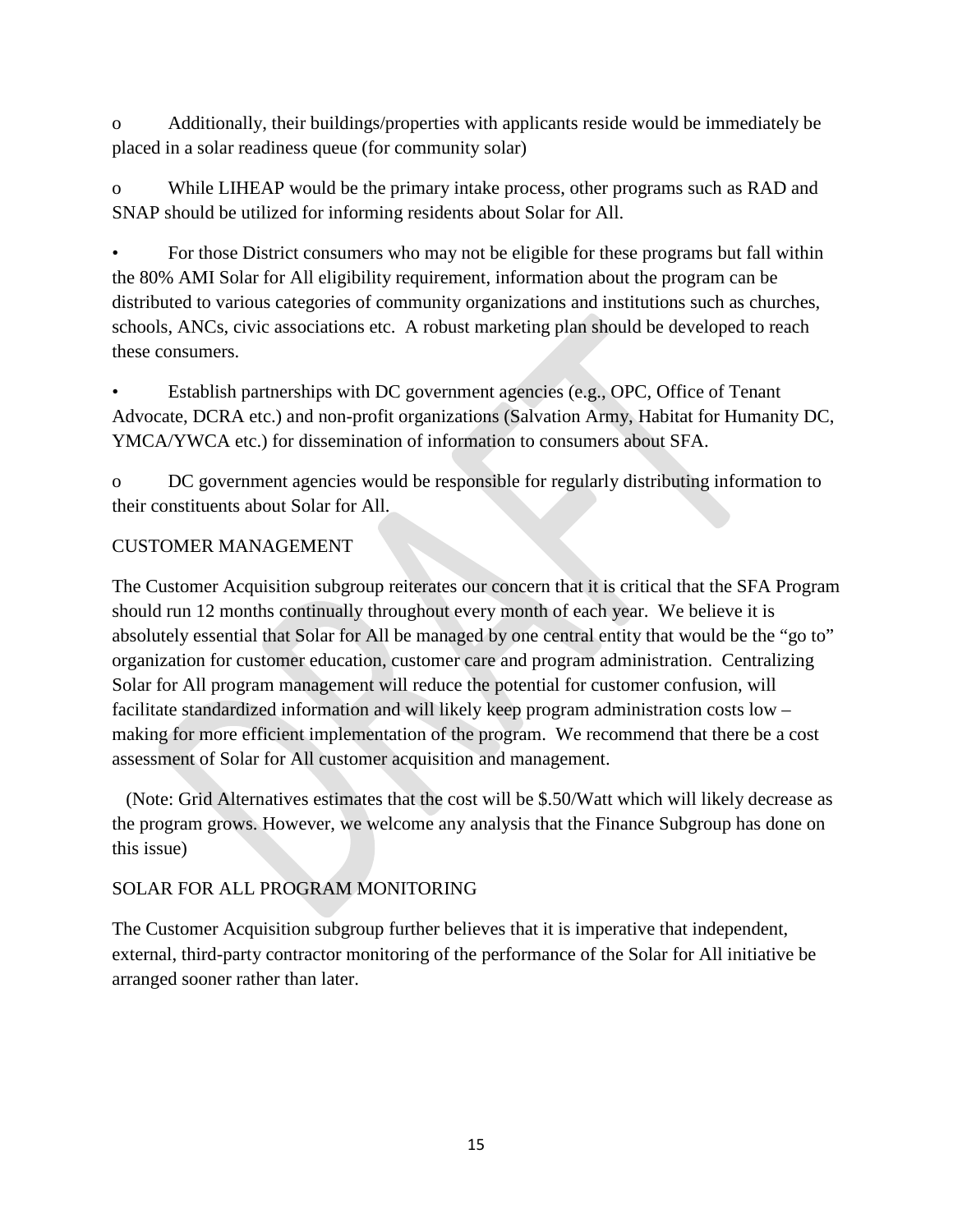#### Consumer Education Subgroup

This sections contains the Solar for All Consumer Education Subgroup's:

- Recommended Education Program Objectives;
- Program recommendations;
- Additional questions for DOEE's consideration; and
- Recommended list of Frequently Asked Questions.

Education Program Objectives

- 1. Inform target groups how to participate in the program;
- 2. Encourage transparency and accountability of the program;

3. Help the general public to understand why the District Government is investing resources in the program, including: energy democracy, increased equity, and addressing climate change;

- 4. Motivate individuals to take action beyond the scope of the program; and
- 5. Successfully engage the target populations.

#### Program Recommendations

1. Provide an overall explanation and the legislative authority for the Solar for All program

Recommended language: The Renewable Energy Portfolio Standard Act of 2004 ("The Act") requires the District of Columbia to generate energy from renewable sources to decrease its overall carbon footprint. The Act was recently amended in 2016 to include a Solar for All Program within the DOEE "to increase the access of seniors, small local businesses, nonprofits, and low-income households to the benefits of solar power. The Program shall reduce by at least 50% the electric bills of at least 100,000 of the District's low-income households with high energy burdens by December 31, 2032."

2. Establish a holistic approach.

The Customer Education Subgroup recommends that DOEE adopt a holistic approach in both acquiring and managing consumers, as well as monitoring program results that includes education and follow up.

3. Provide a definition of solar energy and explanation of how it works.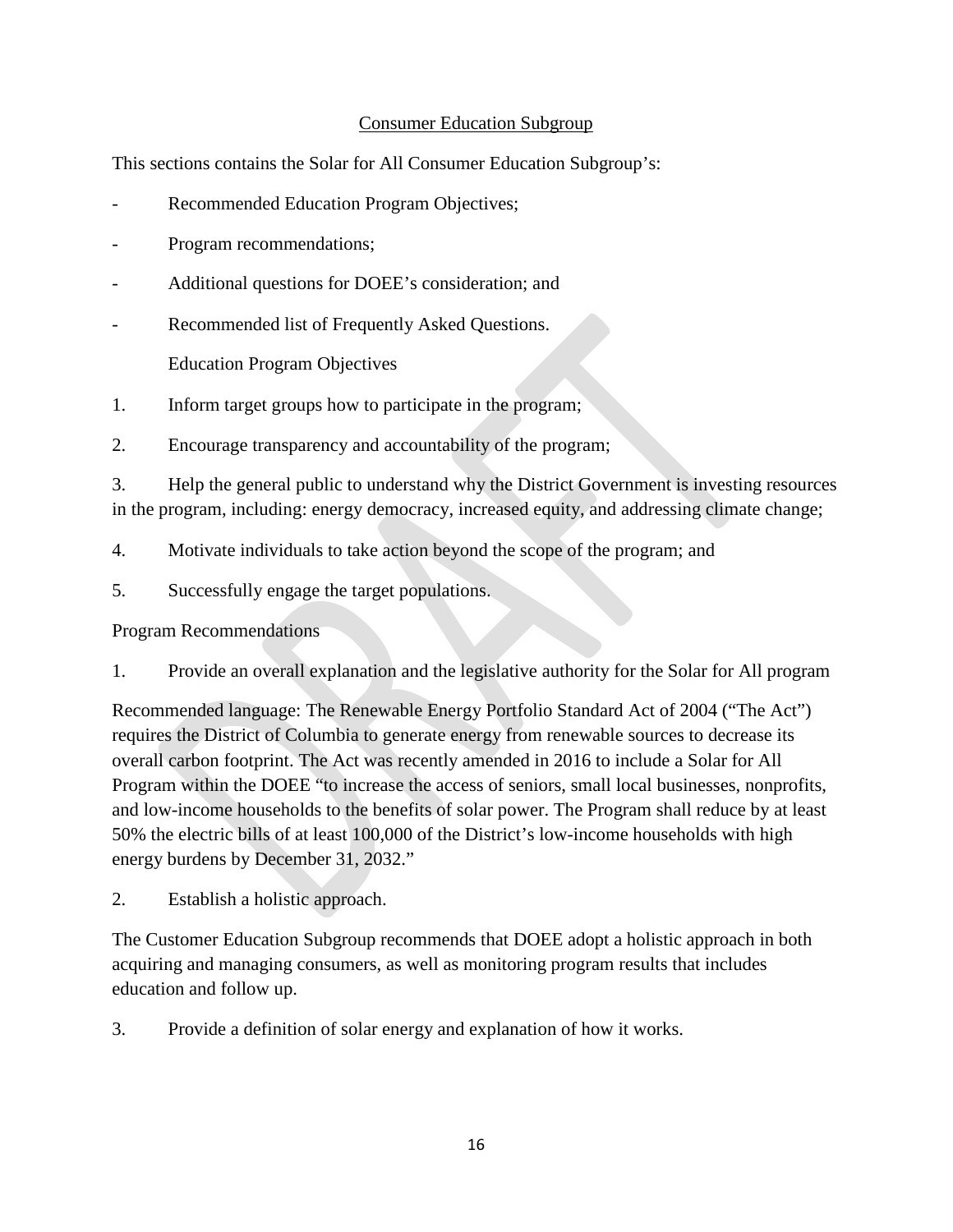Solar power is energy from the sun that is converted into thermal or electrical energy. Solar energy is the cleanest and most abundant renewable energy source available, and the U.S. has some of the richest solar resources in the world.

4. Explain the various ownership options.

 $\Box$  Purchase

 $\Box$  Lease

Solar Garden Subscriptions

5. Establish and Demonstrate the Interconnection Timeframe.

Ensure consumers are aware that the interconnection process takes approximately 12 weeks. Include a graphic of the timeline that is easily understood.

6. Clarify Third Party Verifier Responsibilities.

Serve as the go-to or "one-stop" entity that provides standardized education to the consumer at or before the point of sale.

 $\Box$  Explain who does what – DCRA/Pepco/PSC.

Provide a definition of Net Metering, along with an easily understood flowchart of the net metering process.

 $\Box$  Explain pricing and consumer choice.

Provide initial and follow-up consultations at  $60 - 90$  days and 9 months.

o Site visit

o Savings realized

o Problem resolution

o Billing issues/questions

7. Explain the impact of solar on the environment, emissions, and employment.

8. Ensure that the Solar for All education efforts dovetail with DOEE's existing Energy Efficiency and Weatherization efforts and leverages District agencies and other organizations to disseminate information about the programs.

9. Monitor and Communicate Program Results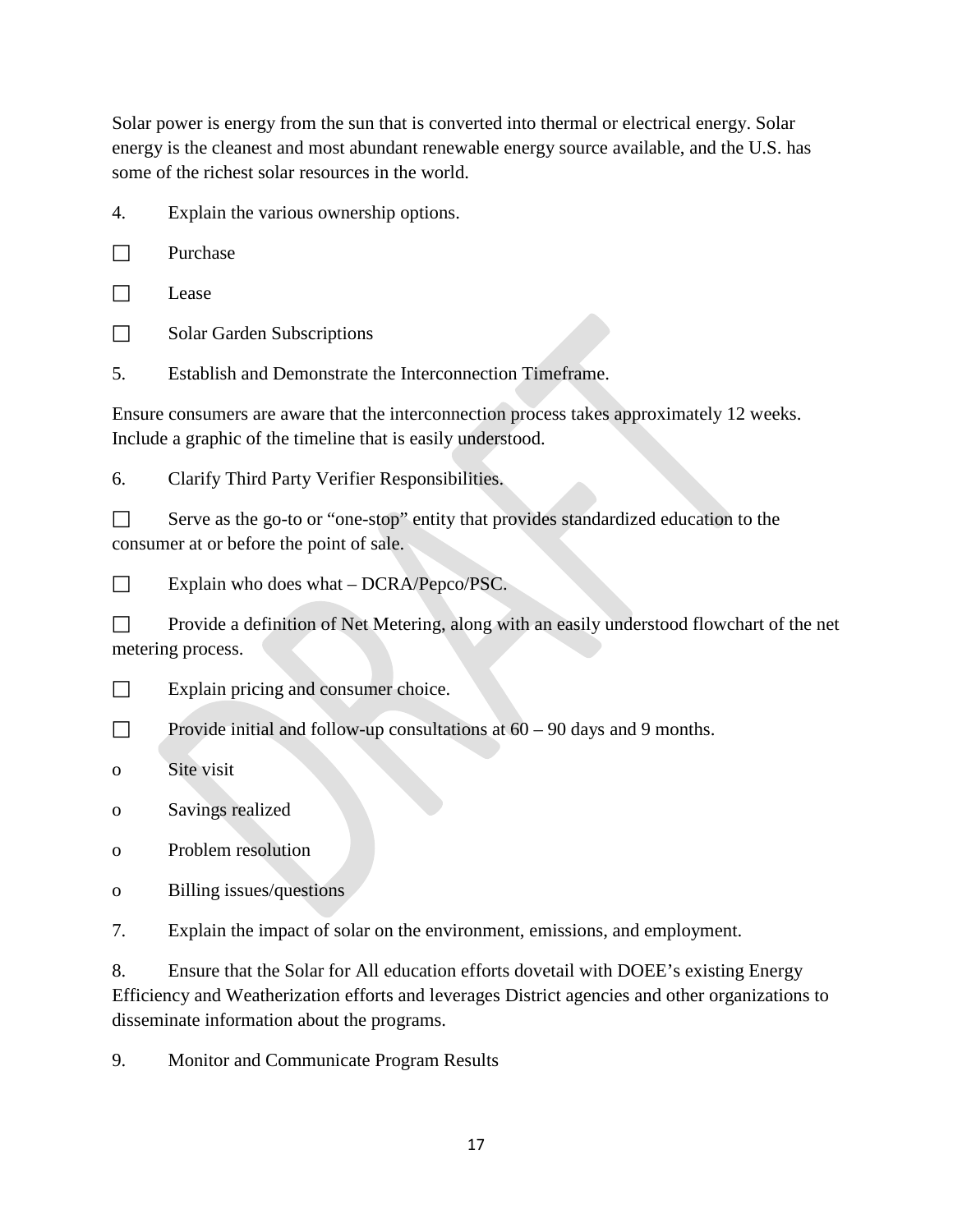Monitoring and consistent dissemination of program results and accomplishments is an essential element for program success. Metrics to report on include the following:

 $\Box$  Dollars saved  $\Box$  KWh produced (what does a kWh translate to?)  $\Box$  kWh saved  $\Box$  Reductions in CO2, SO2, NO2 Annual reporting on number of LIHEAP disconnects per year  $\Box$  Energy consumption reduced  $\Box$  Solar jobs filled and job trainees brought online Movement toward achieving 5% program goal (annual percentage reporting)  $\Box$  Number of households impacted  $\Box$  LIHEAP – Number of persons applying and number of disconnections 10. Ensure all elements contain consumer friendly language.

11. Education, Monitoring and Communication efforts need dedicated staff and funding.

12. Create a standalone website that would allow consumers to learn about the Solar for All program, facilitate the online intake process, and allow consumers to provide feedback and ask questions of DOEE.

13. Engage representative groups

Representative groups include: small and local business associations, non-profits, senior citizen representatives (i.e., Office on Aging) and other civic organizations to participate in and collaborate on the program, to include DOEE's service intake services.

14. The group recommends that Consumer Education Plan be a flexible or living document that accommodates change as necessary and reflects the concerns of the different target groups.

Additional Questions for DOEE's Consideration

1. Will the task force limit its outreach to printed materials or be inclusive of other channels?

There needs to be an engagement strategy, which will coincide with customer acquisition efforts. Recommendations include: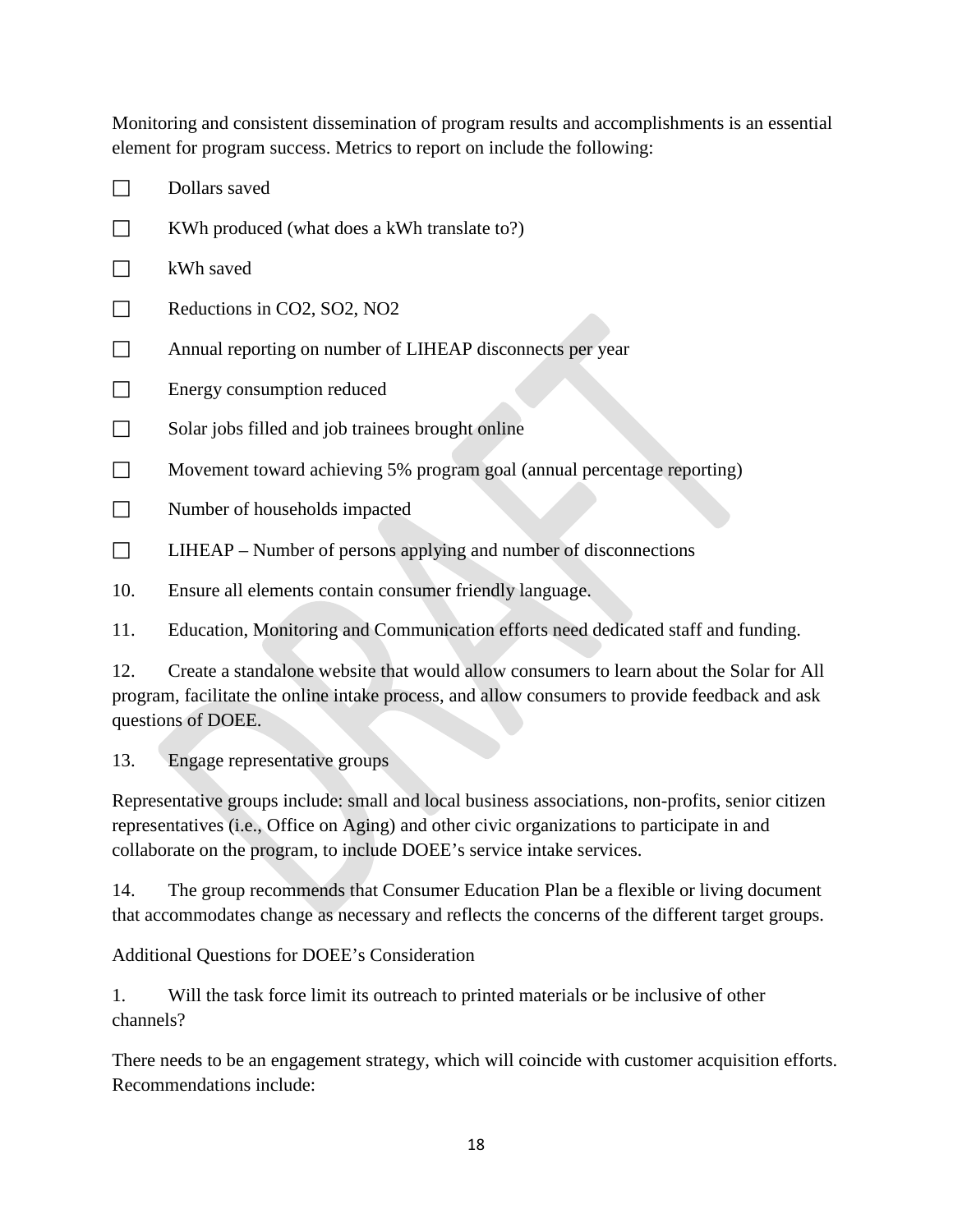• Pop-up display tables at District community events throughout the 8 Wards

• Hands-on consumer education sessions during the day, evenings, and weekends to accommodate various work schedules

• Collaboration/partnership with business organizations, Mayors Office of Community Relations and Services (MOCRS) and other District Government agencies,

- a stand-alone website.
- Social media (e.g., Twitter, Facebook),
- DOEE intake services, and

• Small business associations and community association meetings (e.g., Ward, ANC). These community groups should be able to further disseminate the information.

2. What does a well-educated constituency look like?

May overlap with acquisition group benchmarks.

3. How do we get to that target number (of 100,000)?

Recommendation – amendments that make the number more feasible. However, the message must be communicated regardless of the number.

4. Will recommendations about energy efficiency awareness and weatherization to be included?

The materials should contain specifics about energy efficiency literacy.

5. Should the task force efforts include job training?

The Consumer Education Subgroup recognizes that a workforce development subgroup has been created since the original recommendation.

6. Can a useful app be developed to disseminate program information or track District program milestones and homeowner metrics after installation?

7. What are the opportunities for embedded media? As a normal business practice, the community solar projects in play include ribbon cuttings, but it should be a part of the recommendations. This area may overlap with other groups.

8. What are the ideas and concerns about a standalone website?

o Having a standalone site is preferable to the content being included on an already crowded DOEE website. If on the DOEE website, there is no guarantee that content will receive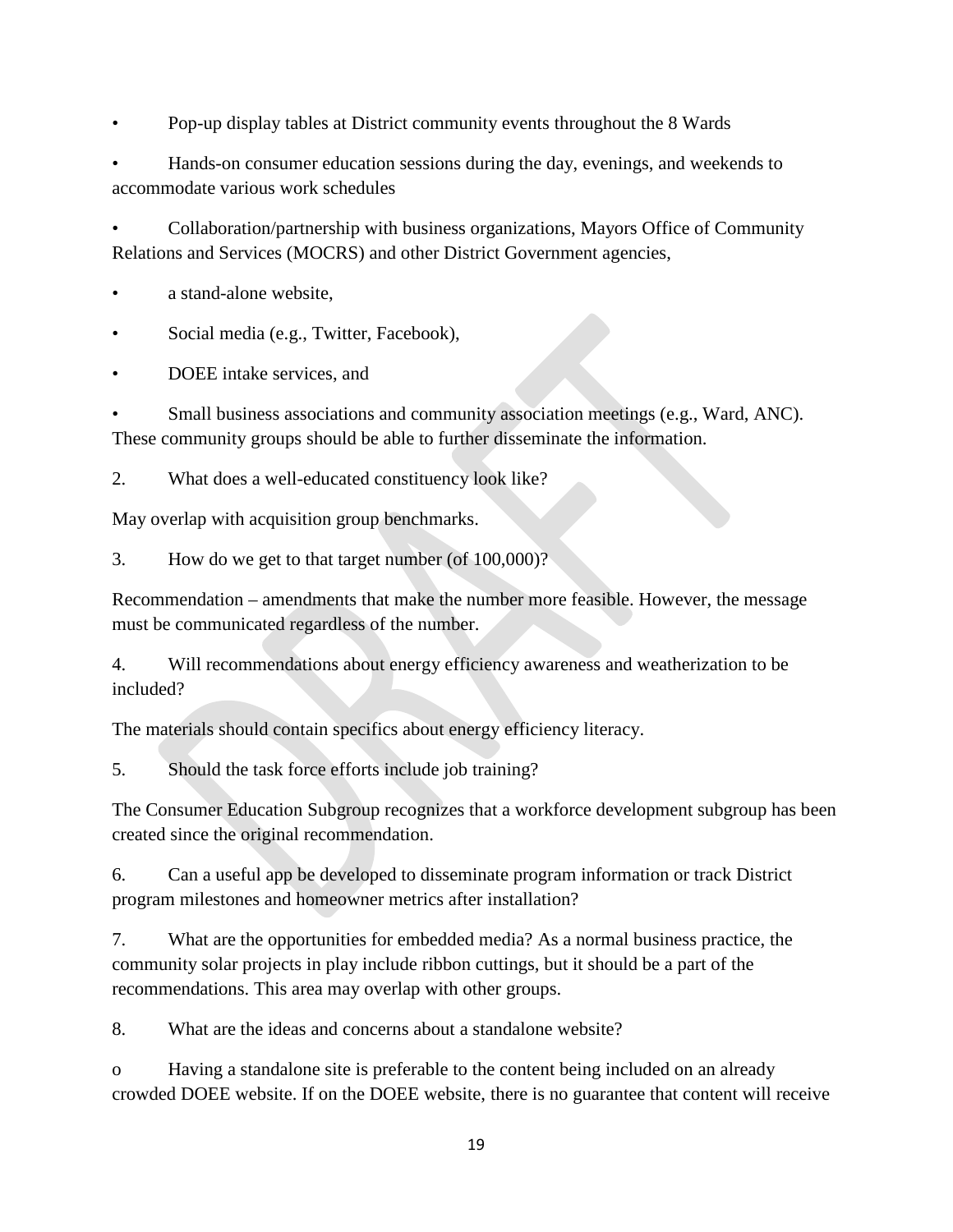priority placement to prevent consumers getting lost searching deep links to find the message/program.

o Dedicated staffing – who manages content and social media for effectiveness and efficiencies.

o A website can be useful for value and tracking purposes.

o How will the dedicated website be financed?

9. What is the universe of potential customers?

o SNAP, LIHEAP, RAD, and WAP

o How big are these lists?

o What overlap exists between the lists? A customer opportunity assessment would be useful to understand overlaps and what low-income consumer may be overlooked

10. Include a list of FAQ's in the consumer education program materials.

Recommended List of Frequently Asked Questions

# OWNERSHIP

What are the types of ownership?

Who owns the electricity produced under the various types of ownership?

What are the benefits of each type of ownership?

What happens if I sell my home?

 $\Box$  When selling my home, should I seek a green appraiser who is knowledgeable about solar electric installation to obtain accurate valuations?

 $\Box$  Will the system increase the value of my home?

 $\Box$  Can a lien be placed on my home if I do not own the system?

 $\Box$  For a solar community garden, does it matter where the system is located?

# FEDERAL TAX CREDITS

- $\square$  What federal tax credits are available?
- When am I eligible for the Federal Tax Credit (up to 30% of the cost of the system)?

SOLAR RENEWABLE ENERGY CERTIFICATES (SRECs)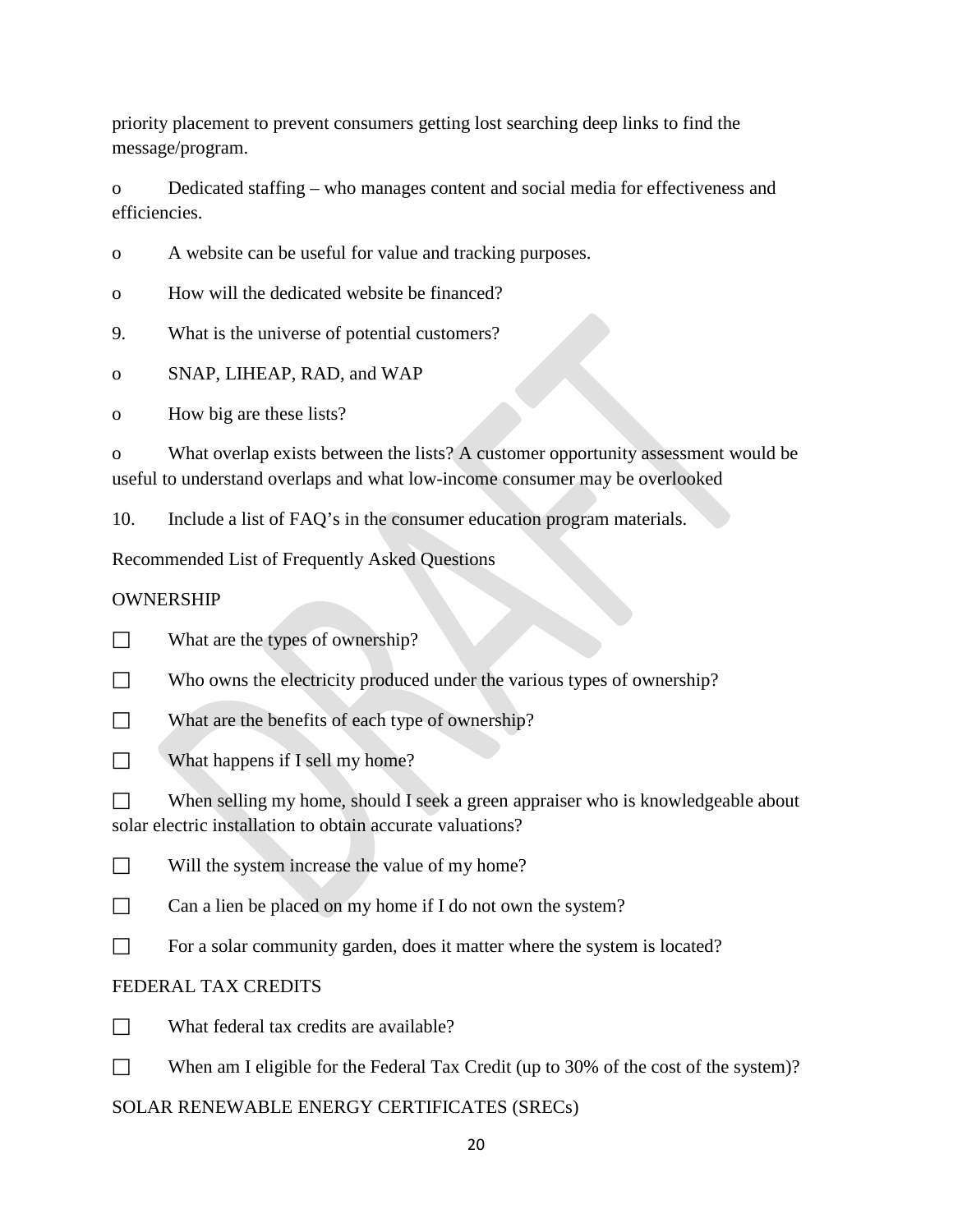- $\Box$  What are SRECs?
- $\Box$  Who owns the SRECS?
- $\Box$  How do I use the SRECS?
- Under what circumstances can ownership of the SRECs transfer?
- What is the process for transferring SREC ownership?
- Are they any associated fees for the SRECs ownership transferal?
- $\Box$  What are the terms/conditions for transferal?

## SYSTEM INSTALLATION AND MAINTENENCE

 $\Box$  How do you know if your system is working?

What to do if your system is not working or your bill doesn't go down after the solar is installed.

- What safety practices and installations procedures must be followed?
- Who is responsible for all maintenance, monitoring and upkeep?
- Does the same company that installed the system provide the maintenance?

#### ENERGY PRODUCTION AND SAVINGS

- $\Box$  How much money can I expect to save?
- How much energy should I expect my solar energy system to produce?

#### CONTRACT PROVISIONS

- $\Box$  How is the projected annual solar output computed?
- $\Box$  Who calculates the projected annual solar output?
- $\Box$  How are the projected savings computed? [PVWATTS or KWH?]
- What type of warranty is included?
- $\Box$  Do I have to pay maintenance fees?
- $\Box$  Who bears the risk when the project experiences unexpected problems?
- What are the remedies if performance projections are not met?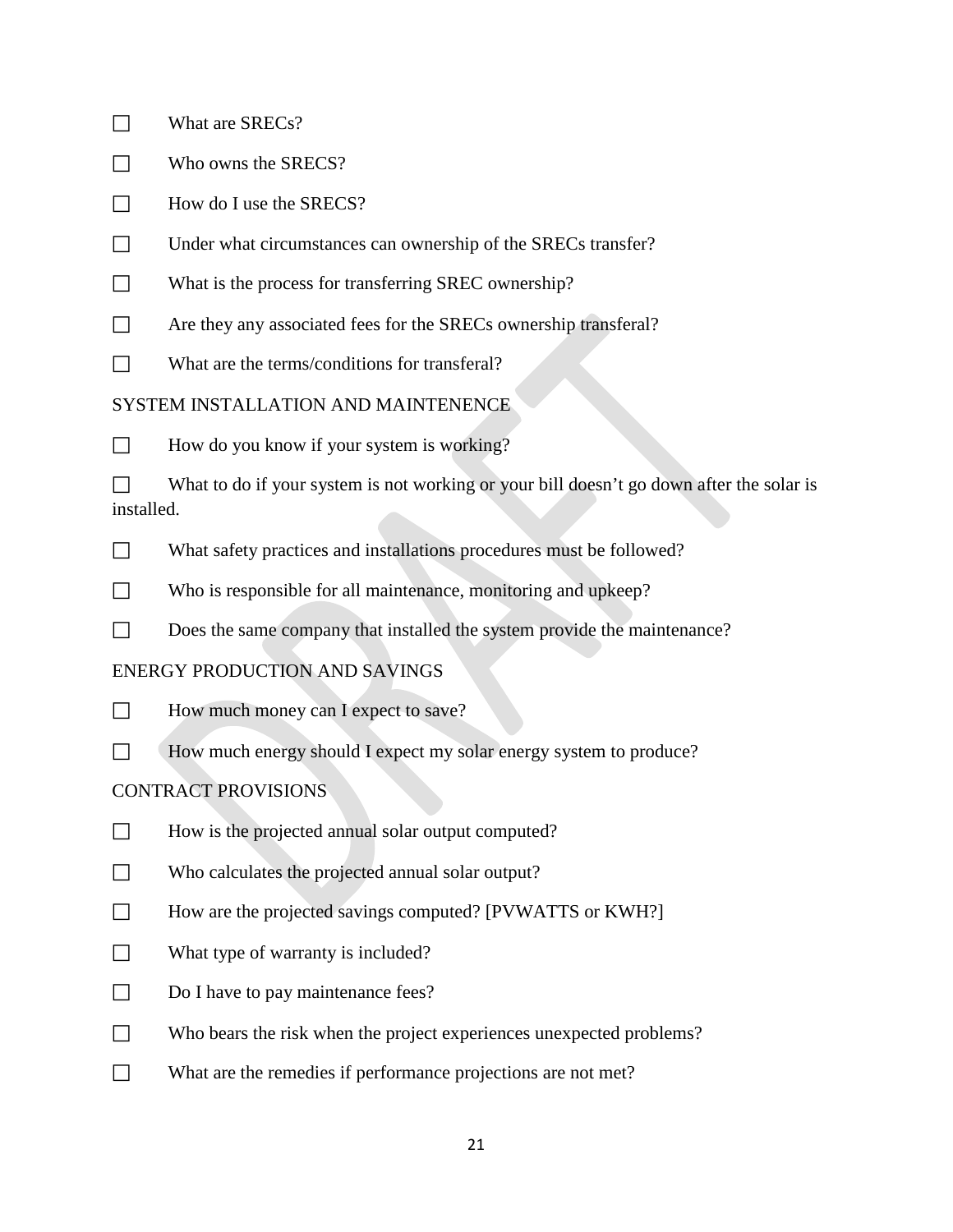- $\Box$  Is it the owner, subscriber or, finance company's responsibility to rectify the problems?
- $\Box$  Who actually owns the system on my premise?
- Who is responsible for all maintenance, monitoring and upkeep?

Who is responsible for removal and replacement of the solar energy system in case the roof needs to be repaired or replaced?

- What is the period in which I may rescind my contract?
- $\Box$  Are my contract terms negotiable?
- $\Box$  Who do I contact for any follow up issues?
- $\Box$  What happens if my solar provider goes out of business?

#### SYSTEM FINANCING

- Who finances the system under the various ownership options?
- What are the financing options?
- Are they any District of Columbia solar financing programs?
- $\Box$  What does the lease payment cover?
- Will the lease payments increase over time?
- Does my lease payment include interest charges? If so, how is the rate determined?

#### ENVIRONMENT AND ECONOMIC DEVELOPMENT

- $\Box$  How does this program help reduce the District's carbon footprint?
- $\Box$  How will the program create sustainable jobs with living wages?
- $\Box$  What will be the frequency of communication about the program overall and its cumulative impacts? We recommend creating a dashboard for the program that includes updates in KW installed, and the CO2 impact. It should be available online.

| Should we provide a general statement on positive environmental impact (may be       |
|--------------------------------------------------------------------------------------|
| difficult to quantify, given that electricity is not generated within the District)? |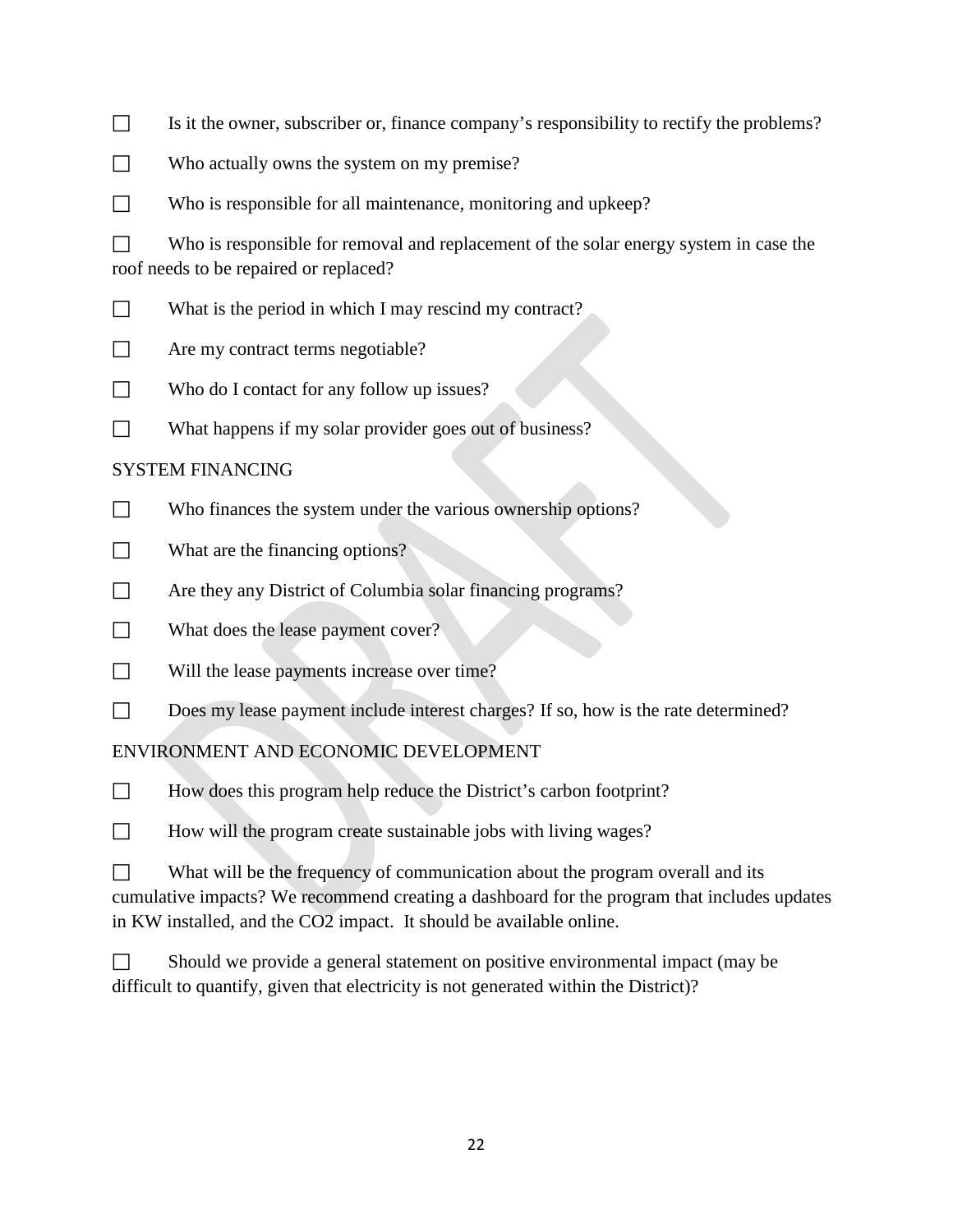#### Workforce Subgroup

### Overview:

The Renewable Portfolio Standard Expansion Amendment Act ("RPSEAA") recently approved in DC has goals to increase the city's RPS to 50% and install 300MW for 100,000 low-income residents by 2032. In order to effectively reach the Solar for All goal of reaching 100,000 lowincome households, creating a diverse workforce program with a scalable training model will assist the District in implementing the new law The District's laudable vision and intent for clean and efficient energy consumption and generation creates a sizeable market opportunity and offers the city the opportunity to achieve multiple sustainability goals: (a) effectively implement this legislation, along with other related sustainability mandates (energy efficiency and stormwater management, for example) (b) by engaging the sizeable number of DC residents needing access and success in opportunity pathways, such as Opportunity Youth and Returning Citizens.

The "RPSEAA" coincides with the Federal Government's Workforce innovation and Opportunity Act, the most significant rewriting and reauthorization of Federal Workforce Legislation since the introduction of the Workforce Investment Act was introduced in 1998.

The Workforce subgroup suggests that DOEE work closely together with other DC agencies dedicated to creating opportunity pathways for all DC residents. In many ways, the task will be to see if this market initiative can integrate with the City's requirmenst and workforce efforts. These efforts are being led directly by the Mayor through DMGEO, DMPED and Directors at

\_\_\_\_\_\_\_\_. The work is being led by the Workforce Investment Council Staff in conjunction with a Board led by business interests reconstituted in July 2016. The major differentiators in the new workforce initiatives that make the integration of these two efforts potentially symbiotic are:

- Demand-driven workforce solutions
- Offer entry level opportunities for opportunity youth and other disenfranchised populations WITH an attainable career pathway (1)
- Encourage Innovation in workforce solutions

Through this collaborative effort, the City can design and incorporate a citywide workforce program that introduces sustainable solar careers and pathways, targets the communities that we're impacting and utilizes partnerships with local job training organizations. Included below are recommendations for programming, target population, and possible barriers.

# Program Goal

To create a sustainable career for approximately 3,500 people in the workforce program in order to help achieve the installation requirements for the Solar for All program.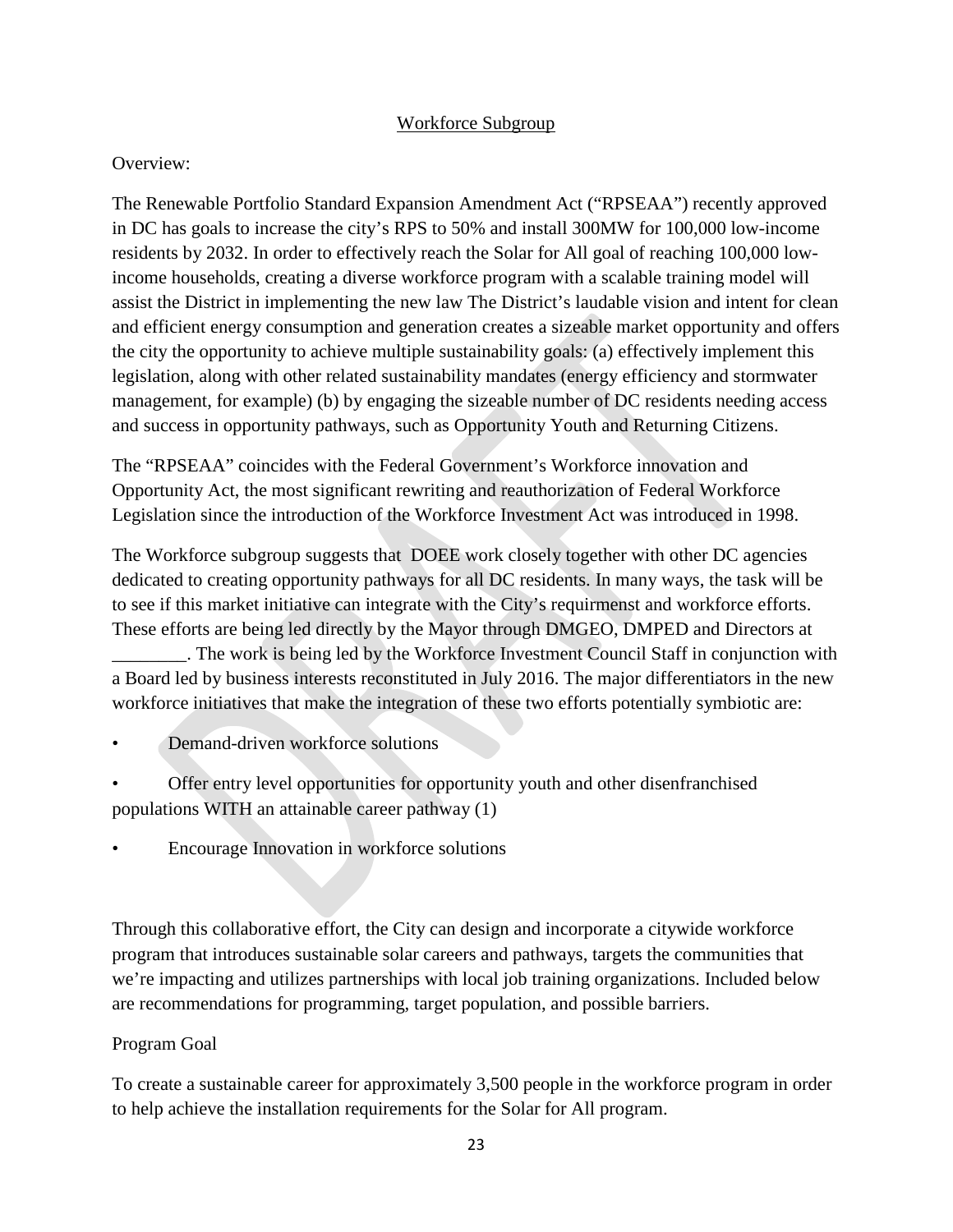# Projections

Saving 50% of electricity cost for the 100,000 low to medium income households would equate to 300 MW of solar installed over the next 16 years. This target would need the resources of 10,000 person/year across multiple skill levels. Assuming an average career retention rate of 3 years per individual, the estimated jobs that need to be created are 3,344 over the length of the program, with 200 new jobs every year. Solar careers with high demand during this timeframe will include installation, sales, logistics and customer service. Please see the Solar for All Jobs Estimate and Solar for All Workforce Costs Estimate created by GRID Alternatives Mid-Atlantic in the appendix of this document.

Please note that these projections offer an initial perspective on the implementation of the plan, with a projected built timeframe. If these recommendations or approach is approved, we recommend that a more rigorous evaluation of DEMAND PROJECTIONS taking into account certain considerations (many of which already discussed by the group and raised / considered by the other subgroups). For example, evaluate the impact of important but competing mandates such as Storm Water Management.

## **Objectives**

The workforce subgroup suggests that the program should:

Target the communities being served

The workforce program can be a pathway to foster economic development in the communities that we're serving by targeting subgroups within these communities to introduce solar as a viable career, train a workforce, and provide job placement and entrepreneurial support. Target demographics should include trainees with a range of skill sets including but not limited to at-risk youth, college students, returning citizens, and experienced solar professionals.

Establish partnerships with job training providers, local business and universities

• To achieve RPS goals, DOEE should utilize job training providers, local businesses and universities as professional resources to develop a solar mentorship program. DOEE should collect data on: best practices, barriers to employment, average training time length, assessment protocols, quality assurance, program costs per trainee and stipend amounts. Ninety percent of Mid-Atlantic solar employers say that it's either somewhat or very difficult to hire local employees. Focusing on quality assurance by strengthening the quantity and quality of the workforce should be a continuous effort. These entities can provide valuable information needed to create an adequate and intentional workforce program that empowers job trainees while executing program goals.

Develop a training structure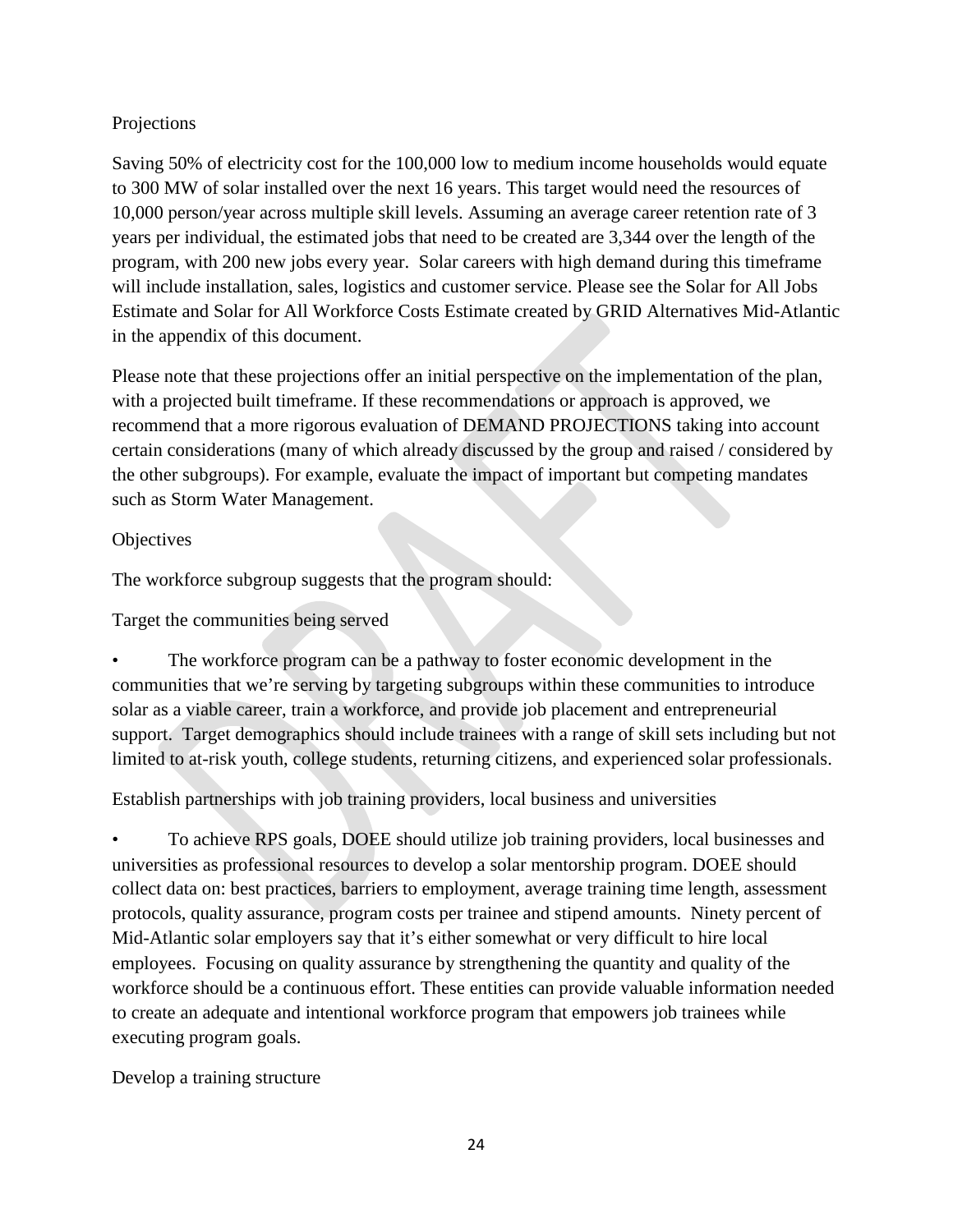Based on information provided by partner entities to DOEE, we recommend that the solar mentorship program should use feedback to:

o Partner with local job training organizations to provide cross-training for target populations in solar and energy efficiency

o Incorporate the use of digital tools to ensure more optimal and scalable learning

o Incoporate other education and training concepts used widely in other levels of training and identified as far more imporant than skills learning for continued success, such as emotional intelligence, learning agility and mindfulness (which could be even more important in workforce populations exposed to trauma)

o Place trainees with local businesses and trained professionals to learn additional skills necessary to sustain a career in the solar industry.

o Provide trainees with skills certification and transferrable skills in order to progress in their careers

o Prepare trainees for NABCEP certification

o Mandate employers to hire a certain percentage of trainees from the program similar to the Single Family Affordable Solar Housing (SASH) program in California

o Decide on a tracking process similar to a case management system that will monitor trainees' progress, attendance, retention and provide support throughout the program

o Create an innovation hub to support entrepreneurship in solar and renewable energy

o Develop an assessment or survey for trainees and program partners to give feedback on the program

o Be scalable and adaptable so that it meets the Solar for All program requirements throughout the length of the program

Solar for All Jobs Estimate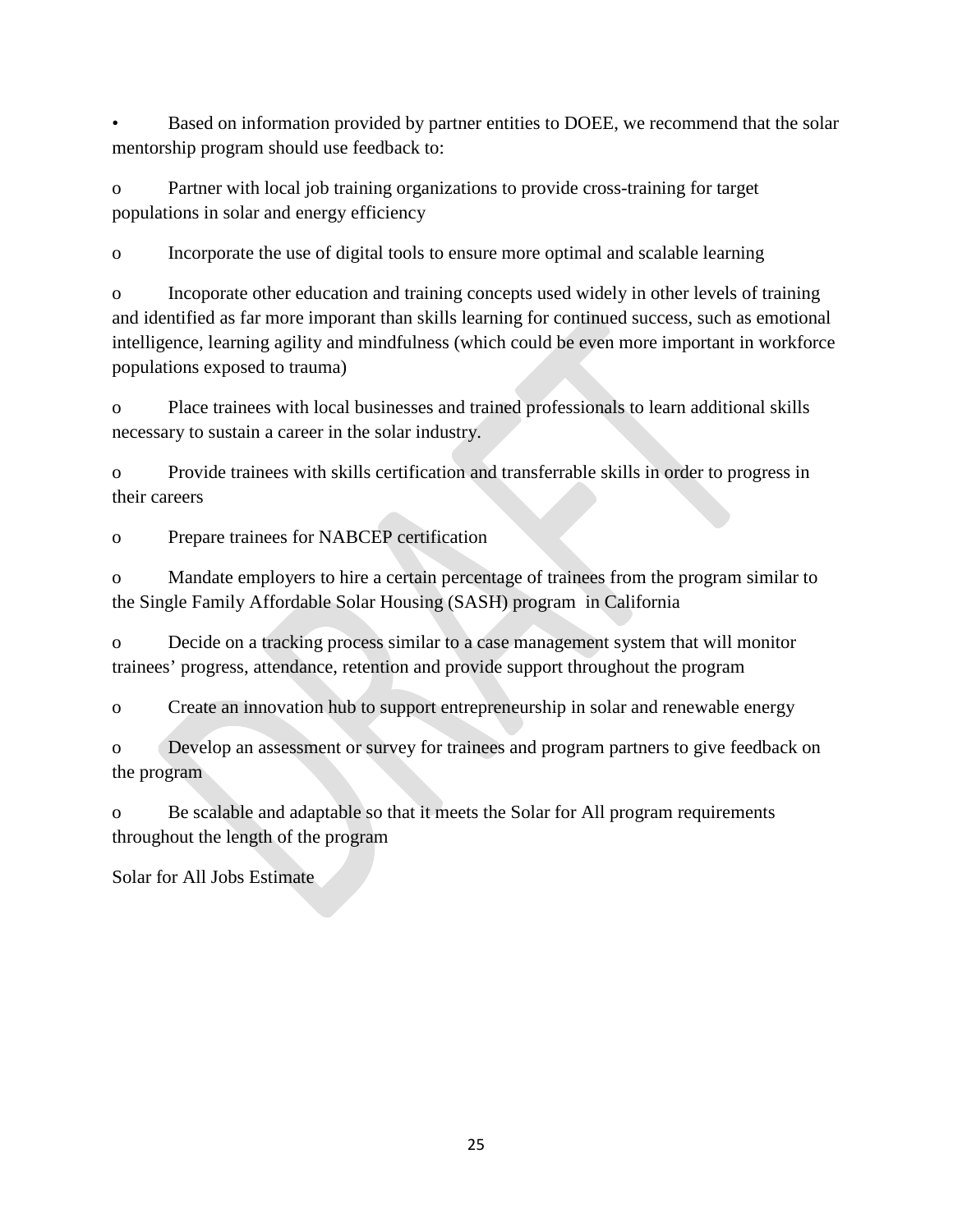#### Solar for All

|                                            | Installers / MW   |                  | 10              |         | Outreach / MW         |                 |                | Administration / MW |         |                 |                                |         |            |         |         |         |        |  |
|--------------------------------------------|-------------------|------------------|-----------------|---------|-----------------------|-----------------|----------------|---------------------|---------|-----------------|--------------------------------|---------|------------|---------|---------|---------|--------|--|
| <b>Variable Assumptions</b>                |                   | Technicians / MW |                 |         | Logistics / MW        |                 |                |                     |         | Management / MW |                                |         |            |         |         |         |        |  |
|                                            | Engineers / MW    |                  |                 |         | Customer Support / MW |                 |                |                     |         |                 |                                |         |            |         |         |         |        |  |
|                                            | Project Mgmt / MW |                  |                 |         | Finance / MW          |                 |                |                     |         |                 | <b>Career rotation (years)</b> |         | ×.         |         |         |         |        |  |
|                                            | Y1                | Y <sub>2</sub>   | Y3              | Y4      | Y5                    | Y6              | <b>Y7</b>      | Y8                  | Y9      | <b>Y10</b>      | Y11                            | Y12     | <b>Y13</b> | Y14     | Y15     | Y16     |        |  |
|                                            | 2017              | 2018             | 2019            | 2020    | 2023                  | 2022            | 2023           | 2024                | 2025    | 2026            | 2027                           | 2028    | 2029       | 2030    | 2031    | 2032    |        |  |
| <b>Target Market</b>                       |                   |                  |                 |         |                       |                 |                |                     |         |                 |                                |         |            |         |         |         |        |  |
| <b>LMI Electricity consumption (MWh)</b>   | 700,000           | 686,000          | 672.280         | 658,834 | 645,658               | 632.745         | 620.090        | 607.688             | 595.534 | 583.623         | 571.951                        | 560.512 | 549.302    | 538,316 | 527.549 | 516,998 |        |  |
| SFA Saving goals - Annual (%)              | 1%                | 2%               | 2%              | 2%      | 3%                    | 3%              | 3%             | 3%                  | 3%      | 336             | 436                            | 436     | 434        | 436     | 434     | 5%      |        |  |
| SFA Saving goals - Cumulative (%)          | 126               | 3.50             | 5556            | 7%      | 10%                   | 1.3%            | 16%            | 19%                 | 22%     | 2.5%            | 29%                            | 33%     | 37%        | 41%     | 45%     | 50%     |        |  |
| <b>Energy Saving goals - Annulal (MWh)</b> | 7,000             | 13,720           | 13,446          | 13,177  | 19,370                | 18,982          | 18,603         | 18,231              | 17,866  | 17,509          | 22,878                         | 22,420  | 21,972     | 21,533  | 21,102  | 25,850  |        |  |
| <b>Annual Solar PV Install (MW)</b>        | S, B              | 11.4             | 11.2            | 11.0    | 16.1                  | 15.8            | <b>15.5</b>    | 15.2                | 14.9    | 14.6            | 19.1                           | 18.7    | 18.3       | 17.9    | 17.6    | 21.5    |        |  |
| <b>Scope of Work (man/year)</b>            |                   |                  |                 |         |                       |                 |                |                     |         |                 |                                |         |            |         |         |         |        |  |
| <b>Installers</b>                          | 58                | 114              | 112             | 110     | 161                   | 158             | 155            | 152                 | 149     | 146             | 191                            | 187     | 183        | 179     | 176     | 215     | 2,447  |  |
| Technicians                                | 28                | 46               | 436             | 44      | G St                  | 68              | G <sub>2</sub> | 61                  | 60      | 58              | 76                             | 75      | 78         | 72      | 70      | нс      |        |  |
| <b>Engineers</b>                           | 12                | 23               | 22              | 22      | 32                    | 32              | 31             | 30                  | 30      | 29              | 38                             | 37      | 37         | 36      | 35      | 43      |        |  |
| <b>Project Mgmt</b>                        | 1.8               | 34               | 34 <sub>3</sub> | 33      | 48                    | 47              | 47             | 46                  | 45.     | 44              | 57                             | 56      | <b>SS</b>  | sа      | 53      | GS.     |        |  |
| Outreach                                   | 29                | 57               | 56              | 55      | 81                    | 79              | 78             | 学校                  | 74      | 78              | 95                             | 43.75   | 92         | 90      | 88      | 108     | 1,224  |  |
| Logistics                                  | 35                | 69               | 67              | 66      | 97                    | 95              | 93             | 91                  | 89      | 88              | 114                            | 112     | 110        | 108     | 106     | 129     | 1,468  |  |
| <b>Customer Support</b>                    | 18                | 34               | 34              | 282     | 48                    | 47              | 47             | 46                  | 45      | 44              | 57                             | 5G      | 55         | 54      | 52      | GS.     |        |  |
| Finance                                    | 18                | 34               | 34              | 33      | 48                    | 47              | 47             | 46                  | 45      | 44              | 57                             | 56      | 55         | 54      | 53      | GS.     |        |  |
| <b>Administration</b>                      | 23                | 46               | $45 -$          | 44      | 6.5                   | GS3             | 62             | 61                  | 60      | 58              | 76                             | 75      | 73         | 72      | 70      | 86      |        |  |
| Management                                 | G.                | 11               | 11              | 11      | 16                    | 16 <sub>1</sub> | 16             | 15                  | 15      | 15              | 19                             | 19      | 18         | 18      | 18      | 22      |        |  |
| <b>Total SoW (man/year)</b>                | 239               | 469              | 459             | 450     | 662                   | 649             | 636            | 623                 | 610     | 598             | 782                            | 766     | 751        | 736     | 721     | 883     | 10,033 |  |

#### Solar for All Workforce Costs Estimate

| Furniture <b>AF</b> Discount Queen Size   Work C Formstack <b>&amp;</b> Andover Mills Russ Se   O Our Partners   Arcadin   C Contact   Center for G C   Impact   Center for G |                                                                                   |                            |                                                               |                      |                                                                          |                             |                       |                                                              |                       |                                                                                                                                               |               |                       |                             |                       |                       |                     |                | Other bookmarks |
|-------------------------------------------------------------------------------------------------------------------------------------------------------------------------------|-----------------------------------------------------------------------------------|----------------------------|---------------------------------------------------------------|----------------------|--------------------------------------------------------------------------|-----------------------------|-----------------------|--------------------------------------------------------------|-----------------------|-----------------------------------------------------------------------------------------------------------------------------------------------|---------------|-----------------------|-----------------------------|-----------------------|-----------------------|---------------------|----------------|-----------------|
| <b>Solar for All</b><br><b>Workforce</b>                                                                                                                                      |                                                                                   |                            |                                                               |                      |                                                                          |                             |                       |                                                              |                       |                                                                                                                                               |               |                       |                             |                       |                       |                     |                |                 |
| <b>Variable Assumptions</b>                                                                                                                                                   | Installers / MW<br><b>Technicians / MW</b><br>Engineers / MW<br>Project Mgmt / MW |                            | 10<br>a<br>$\overline{\mathbf{z}}$<br>$\overline{\mathbf{z}}$ |                      | Outreach / MW<br>Logistics / MW<br>Customer Support / MW<br>Finance / MW |                             |                       | 5<br>6<br>$\overline{\mathbf{3}}$<br>$\overline{\mathbf{3}}$ |                       | Administration / MW<br>a<br>Management / MW<br>$\mathbf{1}$<br>Training cost/Job<br>7,000<br><b>Career rotation (years)</b><br>$\overline{a}$ |               |                       |                             |                       |                       |                     |                |                 |
|                                                                                                                                                                               | Y1<br>2017                                                                        | Y2<br>2018                 | Y3<br>2019                                                    | <b>Y4</b><br>2020    | Y5<br>2021                                                               | Y6<br>2022                  | YZ<br>2023            | Y8<br>2024                                                   | Y9<br>2025            | <b>Y10</b><br>2026                                                                                                                            | Y11<br>2027   | <b>Y12</b><br>2028    | Y13<br>2029                 | <b>Y14</b><br>2030    | <b>Y15</b><br>2031    | <b>Y16</b><br>2032  |                |                 |
| <b>Target Market</b><br><b>LMI Electricity consumption (MWh)</b><br><b>SFA Saving goals - Annual (%)</b>                                                                      | 700,000<br>0.5%                                                                   | 686,000                    | 672.280<br>2%                                                 | 658.834<br>2%        | 645,658                                                                  | 632.745                     | 620.090<br>3%         | 607,688<br>3%                                                | 595,534<br>3%         | 583,623                                                                                                                                       | 571,951<br>4% | <b>560, S12</b><br>4% | 549,302                     | 538,316<br>4%         | 527,549<br>4%         | 516,998             |                |                 |
| <b>Savings Goals - Cumulative %</b><br><b>Energy Saving goals - Annual (MWh)</b><br><b>Annual Solar PV Install (MW)</b>                                                       | 1%<br>3,500<br>2.9                                                                | 2%<br>3%<br>13,720<br>11.4 | 5%<br>13,446<br>11.2                                          | 7%<br>13,177<br>11.0 | 3%<br>10%<br>19,370<br>16.1                                              | 3%<br>13%<br>18,982<br>15.8 | 16%<br>18,603<br>15.5 | 19%<br>18,231                                                | 22%<br>17,866<br>14.9 | 3%<br>25%<br><b>17,509</b><br>14.6                                                                                                            | 29%<br>22,878 | 33%<br>22,420<br>18.7 | 4%<br>37%<br>21,972<br>18.3 | 41%<br>21,533<br>17.9 | 45%<br>21,102<br>17.6 | 5%<br>50%<br>25,850 |                |                 |
| <b>Scope of Work (man/year)</b>                                                                                                                                               |                                                                                   |                            |                                                               |                      |                                                                          |                             |                       | 15.2                                                         |                       |                                                                                                                                               | 19.1          |                       |                             |                       |                       | 21.5                |                |                 |
| Installers<br><b>Technicians</b>                                                                                                                                              | 29<br>12                                                                          | 114<br>46                  | 112<br>45                                                     | 110<br>44            | 161<br>65                                                                | 158<br>63                   | 155<br>62             | 152<br>61                                                    | 149<br>60             | 146<br>58                                                                                                                                     | 191<br>76     | 187<br>75             | 183<br>73                   | 179<br>72             | 176<br>70             | 215<br>86           | 2,418<br>967   |                 |
| <b>Engineers</b><br><b>Project Mgmt</b>                                                                                                                                       | $\epsilon$<br>$\alpha$                                                            | 23<br>34                   | 22<br>34                                                      | 22<br>33             | 32<br>48                                                                 | 32<br>47                    | 31<br>47              | 30<br>46                                                     | 30<br>45              | 29<br>44                                                                                                                                      | 38<br>57      | 37<br>56              | 37<br>55                    | 36<br>54              | 35<br>53              | 43<br>65            | 484<br>725     |                 |
| Outreach<br><b>Logistics</b>                                                                                                                                                  | 15<br>18                                                                          | 57<br>69                   | 56<br>67                                                      | 55<br>66             | 81<br>97                                                                 | 79<br>95                    | 78<br>93              | 76<br>91                                                     | 74<br>89              | 73<br>88                                                                                                                                      | 95<br>114     | 93<br>112             | 92<br>110                   | 90<br>108             | 88<br>106             | 108<br>129          | 1,209<br>1,451 |                 |
| <b>Customer Support</b><br>Finance                                                                                                                                            | $\circ$<br>$\theta$                                                               | 34<br>34                   | 34<br>34                                                      | 33<br>33             | 48<br>48                                                                 | 47<br>47                    | 47<br>47              | 46<br>46                                                     | 45<br>45              | 44<br>44                                                                                                                                      | 57<br>57      | 56<br>56              | 55<br>55                    | 54<br>54              | 53<br>53              | 65<br>65            | 725<br>725     |                 |
| <b>Administration</b><br>Management                                                                                                                                           | 12<br>$\mathbf{R}$                                                                | 46<br>11                   | 45<br>11                                                      | 44<br>11             | 65<br>16                                                                 | 63<br>16                    | 62<br>16              | 61<br>15                                                     | 60<br>15              | 58<br>15                                                                                                                                      | 76<br>19      | 75<br>19              | 73<br>18                    | 72<br>18              | 70<br>18              | 86<br>22            | 967<br>242     |                 |
| <b>Total SoW</b> (man/year)                                                                                                                                                   | 120                                                                               | 469                        | 459                                                           | 450                  | 662                                                                      | 649                         | 636                   | 623                                                          | 610                   | 598                                                                                                                                           | 782           | 766                   | 751                         | 736                   | 721                   | 883                 | 9,914          |                 |
| <b>Unique Jobs Created</b><br>Solar-specific jobs<br><b>Professional Jobs</b>                                                                                                 | 31<br>$\overline{9}$                                                              | 122<br>34                  | 120<br>34                                                     | 117<br>33            | 172<br>48                                                                | 169<br>47                   | 165<br>47             | 162<br>46                                                    | 159<br>45             | 156<br>44                                                                                                                                     | 203<br>57     | 199<br>56             | 195<br>55                   | 191<br>54             | 188                   | 230                 | 2,579          |                 |
| <b>Total Jobs</b>                                                                                                                                                             | 40                                                                                | 156                        | 153                                                           | 150                  | 221                                                                      | 216                         | 212                   | 208                                                          | 203                   | 199                                                                                                                                           | 261           | 255                   | 250                         | 245                   | 53<br>240             | 65<br>294           | 725<br>3,305   |                 |
| <b>Annula Solar Training Cost (\$ million)</b><br>Setup cost (5% of program cost)                                                                                             | 0.2<br>0.9                                                                        | 0.9                        | 0.8                                                           | 0.8                  | 1.2                                                                      | 1.2                         | 1.2                   | 1.1                                                          | 1.1                   | 1.1                                                                                                                                           | 1.4           | 1.4                   | 1.4                         | 1.3                   | 1.3                   | 1.6                 | 18.1           |                 |

1. Below is the full definition of a Career Pathway, taken from WIOA Sec. 3 (Def. 7)

CAREER PATHWAY.—The term ''career pathway'' means a combination of rigorous and high-quality education, training, and other services that—

(A) aligns with the skill needs of industries in the economy of the State or regional economy involved;

(B) prepares an individual to be successful in any of a full range of secondary or postsecondary education options, including apprenticeships registered under the Act of August 16, 1937